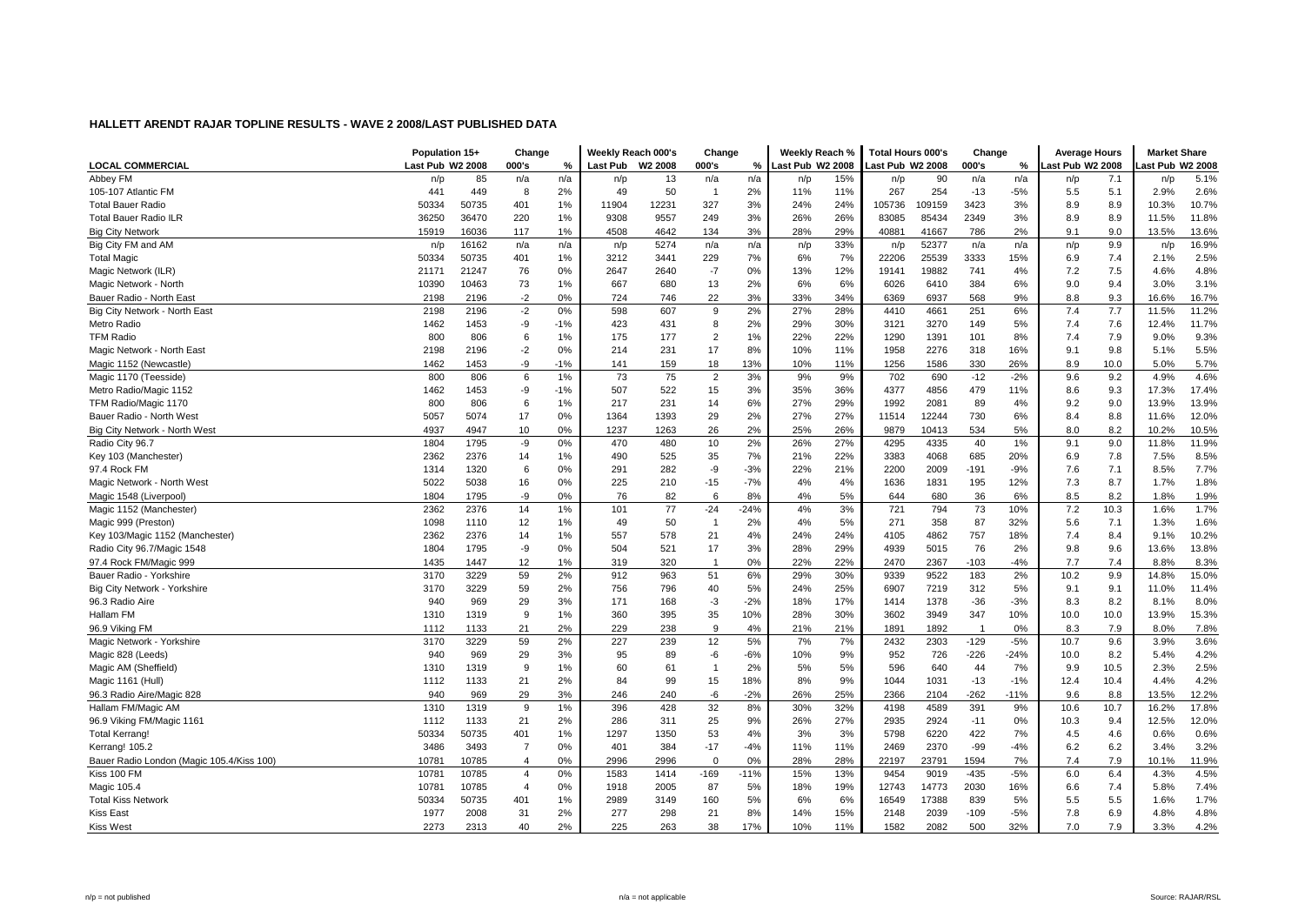|                                            | Population 15+   |       | Change         |       | Weekly Reach 000's |                     | Change         |        | Weekly Reach %  |           | <b>Total Hours 000's</b> |        | Change         |        | <b>Average Hours</b> |      | <b>Market Share</b> |       |
|--------------------------------------------|------------------|-------|----------------|-------|--------------------|---------------------|----------------|--------|-----------------|-----------|--------------------------|--------|----------------|--------|----------------------|------|---------------------|-------|
| <b>LOCAL COMMERCIAL</b>                    | Last Pub W2 2008 |       | 000's          | %     | Last Pub           | W <sub>2</sub> 2008 | 000's          | %      | ast Pub W2 2008 |           | Last Pub W2 2008         |        | 000's          | %      | ast Pub W2 2008      |      | ast Pub W2 2008     |       |
| Bauer Radio Total Scotland                 | 4248             | 4280  | 32             | 1%    | 1581               | 1636                | 55             | 3%     | 37%             | 38%       | 18822                    | 18144  | $-678$         | $-4%$  | 11.9                 | 11.1 | 23.7%               | 23.5% |
| <b>Big City Scotland</b>                   | 4006             | 4045  | 39             | 1%    | 1360               | 1365                | 5              | 0%     | 34%             | 34%       | 13254                    | 13208  | $-46$          | 0%     | 9.7                  | 9.7  | 17.8%               | 17.7% |
| Bauer Radio Central Scotland               | 2791             | 2817  | 26             | 1%    | 899                | 956                 | 57             | 6%     | 32%             | 34%       | 10685                    | 10498  | $-187$         | $-2%$  | 11.9                 | 11.0 | 21.2%               | 21.2% |
| <b>Total Radio Clyde</b>                   | 1824             | 1832  | 8              | 0%    | 616                | 643                 | 27             | 4%     | 34%             | 35%       | 6899                     | 7004   | 105            | 2%     | 11.2                 | 10.9 | 20.9%               | 21.7% |
| Clyde 1 FM                                 | 1824             | 1832  | 8              | 0%    | 526                | 554                 | 28             | 5%     | 29%             | 30%       | 4714                     | 4846   | 132            | 3%     | 9.0                  | 8.7  | 14.3%               | 15.0% |
| Clyde 2                                    | 1824             | 1832  | 8              | 0%    | 227                | 227                 | $\mathbf 0$    | 0%     | 12%             | 12%       | 2186                     | 2158   | $-28$          | $-1%$  | 9.6                  | 9.5  | 6.6%                | 6.7%  |
| <b>Total Radio Forth</b>                   | 1064             | 1079  | 15             | 1%    | 291                | 317                 | 26             | 9%     | 27%             | 29%       | 3786                     | 3494   | $-292$         | -8%    | 13.0                 | 11.0 | 20.1%               | 18.9% |
| ForthOne                                   | 1064             | 1079  | 15             | 1%    | 258                | 277                 | 19             | 7%     | 24%             | 26%       | 2885                     | 2660   | $-225$         | $-8%$  | 11.2                 | 9.6  | 15.3%               | 14.4% |
| Forth <sub>2</sub>                         | 1064             | 1079  | 15             | 1%    | 90                 | 95                  | 5              | 6%     | 8%              | 9%        | 900                      | 834    | $-66$          | $-7%$  | 10.0                 | 8.8  | 4.8%                | 4.5%  |
| C.F.M.Radio                                | 252              | 244   | -8             | $-3%$ | 98                 | 94                  | $-4$           | $-4%$  | 39%             | 39%       | 1063                     | 948    | $-115$         | $-11%$ | 10.8                 | 10.1 | 21.4%               | 20.0% |
| Moray Firth Radio                          | 229              | 230   | -1             | 0%    | 108                | 109                 | -1             | 1%     | 47%             | 47%       | 1164                     | 1039   | $-125$         | $-11%$ | 10.8                 | 9.6  | 22.6%               | 21.2% |
| <b>Total Northsound Radio</b>              | 298              | 309   | 11             | 4%    | 146                | 138                 | -8             | $-5%$  | 49%             | 45%       | 1882                     | 1730   | $-152$         | $-8%$  | 12.9                 | 12.5 | 33.3%               | 29.6% |
| Northsound One                             | 298              | 309   | 11             | 4%    | 122                | 118                 | $-4$           | $-3%$  | 41%             | 38%       | 1195                     | 1080   | $-115$         | $-10%$ | 9.8                  | 9.1  | 21.1%               | 18.4% |
| Northsound Two                             | 298              | 309   | 11             | 4%    | 60                 | 57                  | $-3$           | $-5%$  | 20%             | 18%       | 687                      | 650    | $-37$          | $-5%$  | 11.5                 | 11.5 | 12.2%               | 11.1% |
| Radio Borders                              | 105              | 105   | $\Omega$       | 0%    | 58                 | 60                  | $\overline{2}$ | 3%     | 55%             | 57%       | 753                      | 753    | $\Omega$       | 0%     | 13.0                 | 12.5 | 32.2%               | 32.6% |
| <b>Total Radio Tay</b>                     | 366              | 370   | $\overline{4}$ | 1%    | 154                | 157                 | 3              | 2%     | 42%             | 42%       | 1726                     | 1892   | 166            | 10%    | 11.2                 | 12.1 | 25.2%               | 26.7% |
| Tay-FM                                     | 366              | 370   | $\overline{4}$ | 1%    | 111                | 104                 | $-7$           | $-6%$  | 30%             | 28%       | 1040                     | 1094   | 54             | 5%     | 9.3                  | 10.5 | 15.2%               | 15.4% |
| Tay-AM                                     | 366              | 370   | 4              | 1%    | 67                 | 75                  | 8              | 12%    | 18%             | 20%       | 686                      | 798    | 112            | 16%    | 10.2                 | 10.6 | 10.0%               | 11.3% |
| West Sound (inc. West FM)                  | 385              | 386   | $\overline{1}$ | 0%    | 143                | 155                 | 12             | 8%     | 37%             | 40%       | 1521                     | 1517   | $-4$           | 0%     | 10.6                 | 9.8  | 23.5%               | 23.6% |
| Downtown Radio (DTR) / 97.4 Cool FM        | 1367             | 1383  | 16             | 1%    | 516                | 536                 | 20             | 4%     | 38%             | 39%       | 5341                     | 5530   | 189            | 4%     | 10.3                 | 10.3 | 21.2%               | 21.5% |
| 97.4 Cool FM                               | 936              | 945   | 9              | 1%    | 330                | 336                 | 6              | 2%     | 35%             | 36%       | 2954                     | 2990   | 36             | $1\%$  | 9.0                  | 8.9  | 16.9%               | 17.4% |
|                                            | 1367             | 1383  | 16             | 1%    | 269                | 255                 | -14            | $-5%$  | 20%             | 18%       | 2387                     | 2540   | 153            | 6%     | 8.9                  | 10.0 | 9.5%                | 9.9%  |
| Downtown Radio (DTR)                       |                  |       |                |       |                    |                     |                |        |                 |           |                          |        |                |        |                      |      |                     |       |
| Wave 105 FM                                | 1693             | 1711  | 18             | 1%    | 321                | 354                 | 33             | 10%    | 19%             | 21%       | 3268                     | 3899   | 631            | 19%    | 10.2                 | 11.0 | 9.0%                | 11.0% |
| 107 The Bee                                | 181              | 183   | $\overline{2}$ | 1%    | 22                 | 24                  | $\overline{2}$ | 9%     | 12%             | 13%       | 313                      | 395    | 82             | 26%    | 14.0                 | 16.1 | 8.1%                | 10.2% |
| Big L Radio                                | 4311             | 2373  | -1938          | 45%   | 10                 | 5                   | $-5$           | $-50%$ | $*$ %           | $\star$ % | 263                      | 54     | $-209$         | $-79%$ | 25.1                 | 10.8 | 0.3%                | 0.1%  |
| Club Asia 963+972AM                        | 10781            | 10784 | 3              | 0%    | 197                | 198                 | $\overline{1}$ | 1%     | 2%              | 2%        | 1327                     | 1175   | $-152$         | $-11%$ | 6.7                  | 5.9  | 0.6%                | 0.6%  |
| <b>Total CN Radio</b>                      | 1818             | 1825  | $\overline{7}$ | 0%    | 385                | 379                 | -6             | $-2%$  | 21%             | 21%       | 3259                     | 3142   | $-117$         | $-4%$  | 8.5                  | 8.3  | 8.5%                | 8.3%  |
| The Bay                                    | 308              | 320   | 12             | 4%    | 89                 | 89                  | $\mathbf 0$    | 0%     | 29%             | 28%       | 703                      | 736    | 33             | 5%     | 7.9                  | 8.2  | 11.1%               | 11.3% |
| Citybeat 96.7/102.5FM                      | 540              | 542   | 2              | 0%    | 136                | 134                 | $-2$           | $-1%$  | 25%             | 25%       | 928                      | 1026   | 98             | 11%    | 6.8                  | 7.7  | 8.5%                | 9.7%  |
| <b>CN Radio Midlands</b>                   | 969              | 962   | $-7$           | $-1%$ | 152                | 150                 | $-2$           | $-1%$  | 16%             | 16%       | 1323                     | 1322   | $-1$           | 0%     | 8.7                  | 8.8  | 6.5%                | 6.4%  |
| Rugby FM                                   | 71               | 69    | $-2$           | $-3%$ | 24                 | 21                  | $-3$           | $-13%$ | 33%             | 31%       | 226                      | 201    | $-25$          | $-11%$ | 9.4                  | 9.5  | 15.5%               | 14.4% |
| Touchradio Staffs (was Centre FM)          | 240              | 245   | 5              | 2%    | 28                 | 27                  | $-1$           | $-4%$  | 12%             | 11%       | 308                      | 312    | $\overline{4}$ | 1%     | 11.2                 | 11.7 | 5.6%                | 5.6%  |
| Touchradio - South Midlands                | 658              | 648   | $-10$          | $-2%$ | 101                | 102                 | $\overline{1}$ | 1%     | 15%             | 16%       | 790                      | 809    | 19             | 2%     | 7.9                  | 7.9  | 5.9%                | 6.0%  |
| 107.6FM Touchradio - Banbury               | 81               | 83    | $\overline{2}$ | 2%    | 15                 | 16                  | $\overline{1}$ | 7%     | 19%             | 19%       | 120                      | 107    | $-13$          | $-11%$ | 7.8                  | 6.6  | 6.7%                | 5.7%  |
| 96.2FM Touchradio - Coventry               | 282              | 282   | $\Omega$       | 0%    | 32                 | 34                  | $\overline{2}$ | 6%     | 11%             | 12%       | 150                      | 141    | -9             | $-6%$  | 4.7                  | 4.1  | 3.0%                | 2.7%  |
| 102FM Touchradio - Warks, Worcs, Cotswolds | 295              | 283   | $-12$          | $-4%$ | 53                 | 52                  | $-1$           | $-2%$  | 18%             | 18%       | 519                      | 561    | 42             | 8%     | 9.8                  | 10.9 | 7.9%                | 8.7%  |
| Connect FM (was KCBC 107.4)                | 215              | 221   | 6              | 3%    | 42                 | 45                  | 3              | 7%     | 20%             | 20%       | 398                      | 410    | 12             | 3%     | 9.5                  | 9.1  | 8.4%                | 8.5%  |
| Chester's Dee 106.3                        | 185              | 185   | $\mathbf 0$    | 0%    | 31                 | 29                  | $-2$           | $-6%$  | 17%             | 16%       | 298                      | 311    | 13             | 4%     | 9.6                  | 10.6 | 7.6%                | 7.9%  |
| 3FM                                        | 66               | 67    | $\overline{1}$ | 2%    | 16                 | 15                  | $-1$           | $-6%$  | 25%             | 23%       | 200                      | 198    | $-2$           | $-1%$  | 12.2                 | 12.9 | 13.1%               | 13.0% |
| Five FM                                    | n/p              | 78    | n/a            | n/a   | n/p                | 19                  | n/a            | n/a    | n/p             | 25%       | n/p                      | 201    | n/a            | n/a    | n/p                  | 10.3 | n/p                 | 13.2% |
| Fresh Radio                                | n/p              | 193   | n/a            | n/a   | n/p                | 18                  | n/a            | n/a    | n/p             | 9%        | n/p                      | 191    | n/a            | n/a    | n/p                  | 10.8 | n/p                 | 5.2%  |
| Total GCap Media UK                        | 50334            | 50735 | 401            | 1%    | 14429              | 14269               | $-160$         | $-1%$  | 29%             | 28%       | 123242                   | 117951 | $-5291$        | $-4%$  | 8.5                  | 8.3  | 12.0%               | 11.5% |
| GCap Media - National Brands Total         | 50334            | 50735 | 401            | 1%    | 8475               | 8187                | $-288$         | $-3%$  | 17%             | 16%       | 65372                    | 60635  | $-4737$        | $-7%$  | 7.7                  | 7.4  | 6.4%                | 5.9%  |
| Chill                                      | 50334            | 50735 | 401            | 1%    | 156                | 166                 | 10             | 6%     | $*_{\%}$        | $*$ %     | 652                      | 1026   | 374            | 57%    | 4.2                  | 6.2  | 0.1%                | 0.1%  |
| Classic FM                                 | 50334            | 50735 | 401            | 1%    | 5622               | 5470                | $-152$         | $-3%$  | 11%             | 11%       | 38744                    | 39295  | 551            | 1%     | 6.9                  | 7.2  | 3.7%                | 3.9%  |
| <b>Planet Rock</b>                         | 50334            | 50735 | 401            | 1%    | 563                | 585                 | 22             | 4%     | 1%              | 1%        | 3637                     | 4043   | 406            | 11%    | 6.5                  | 6.9  | 0.4%                | 0.4%  |
| Total Choice (UK)                          | 50334            | 50735 | 401            | 1%    | 695                | 636                 | $-59$          | $-8%$  | 1%              | 1%        | 5068                     | 4763   | $-305$         | $-6%$  | 7.3                  | 7.5  | 0.5%                | 0.5%  |
| <b>GCap Gold Network UK</b>                | 50334            | 50735 | 401            | 1%    | 913                | 941                 | 28             | 3%     | 2%              | 2%        | 8163                     | 7778   | $-385$         | $-5%$  | 8.9                  | 8.3  | 0.8%                | 0.8%  |
| GCap Media - Local Brands Total            | 34792            | 34923 | 131            | 0%    | 8658               | 8725                | 67             | 1%     | 25%             | 25%       | 73037                    | 71483  | $-1554$        | $-2%$  | 8.4                  | 8.2  | 10.2%               | 10.1% |
| The One Network                            | 29127            | 29217 | 90             | 0%    | 6878               | 7016                | 138            | 2%     | 24%             | 24%       | 55231                    | 54723  | $-508$         | $-1%$  | 8.0                  | 7.8  | 9.1%                | 9.1%  |
|                                            |                  |       |                |       |                    |                     |                |        |                 |           |                          |        |                |        |                      |      |                     |       |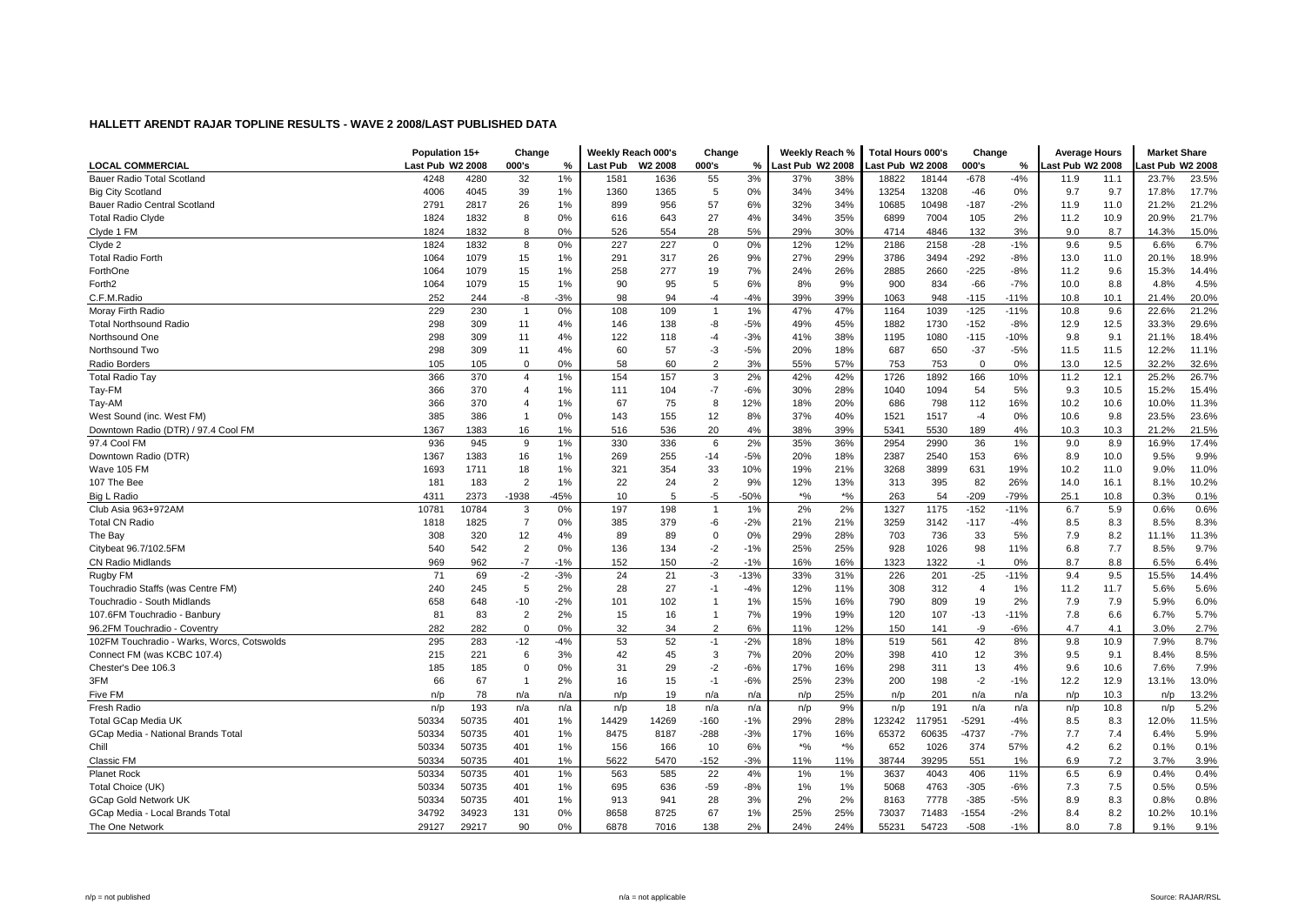|                                                                       | Population 15+   |       | Change         |        | Weekly Reach 000's |                     | Change         |        | Weekly Reach %   |       | <b>Total Hours 000's</b> |      | Change |        | <b>Average Hours</b> |      | <b>Market Share</b> |       |
|-----------------------------------------------------------------------|------------------|-------|----------------|--------|--------------------|---------------------|----------------|--------|------------------|-------|--------------------------|------|--------|--------|----------------------|------|---------------------|-------|
| <b>LOCAL COMMERCIAL</b>                                               | Last Pub W2 2008 |       | 000's          | $\%$   | Last Pub           | W <sub>2</sub> 2008 | 000's          | %      | Last Pub W2 2008 |       | Last Pub W2 2008         |      | 000's  | %      | ast Pub W2 2008      |      | ast Pub W2 2008     |       |
| Beacon Radio                                                          | 1293             | 1296  | 3              | 0%     | 239                | 244                 | 5              | 2%     | 19%              | 19%   | 1805                     | 1889 | 84     | 5%     | 7.5                  | 7.7  | 6.4%                | 6.3%  |
| 96.4 BRMB                                                             | 2031             | 2043  | 12             | 1%     | 419                | 424                 | 5              | 1%     | 21%              | 21%   | 2523                     | 2837 | 314    | 12%    | 6.0                  | 6.7  | 6.0%                | 6.4%  |
| The Buzz 97.1 FM                                                      | 438              | 438   | 0              | 0%     | 35                 | 39                  | $\overline{4}$ | 11%    | 8%               | 9%    | 211                      | 263  | 52     | 25%    | 6.0                  | 6.8  | 2.8%                | 3.3%  |
| 95.8 Capital Radio                                                    | 10781            | 10785 | 4              | 0%     | 1563               | 1607                | 44             | 3%     | 14%              | 15%   | 10053                    | 9319 | $-734$ | $-7%$  | 6.4                  | 5.8  | 4.6%                | 4.6%  |
| Champion 103 FM                                                       | 122              | 122   | $\Omega$       | 0%     | 32                 | 32                  | $\Omega$       | 0%     | 26%              | 26%   | 329                      | 294  | $-35$  | $-11%$ | 10.2                 | 9.1  | 14.2%               | 13.1% |
| 96.9 Chiltern FM (Bedford)                                            | 385              | 391   | 6              | 2%     | 94                 | 98                  | $\overline{4}$ | 4%     | 24%              | 25%   | 781                      | 716  | $-65$  | $-8%$  | 8.3                  | 7.3  | 10.5%               | 9.7%  |
| 97.6 Chiltern FM (Dunstable/Luton)                                    | 731              | 742   | 11             | 2%     | 160                | 174                 | 14             | 9%     | 22%              | 23%   | 1039                     | 1137 | 98     | 9%     | 6.5                  | 6.5  | 7.4%                | 8.6%  |
| Coast 96.3                                                            | 242              | 240   | $-2$           | $-1%$  | 44                 | 46                  | $\overline{2}$ | 5%     | 18%              | 19%   | 388                      | 437  | 49     | 13%    | 8.9                  | 9.4  | 8.1%                | 9.2%  |
| 2CR FM                                                                | 600              | 599   | $-1$           | 0%     | 123                | 147                 | 24             | 20%    | 20%              | 24%   | 831                      | 703  | $-128$ | $-15%$ | 6.8                  | 4.8  | 6.0%                | 5.4%  |
| Essex FM (inc. Ten-17 FM)                                             | 1187             | 1208  | 21             | 2%     | 320                | 359                 | 39             | 12%    | 27%              | 30%   | 3671                     | 3615 | $-56$  | $-2%$  | 11.5                 | 10.1 | 14.2%               | 13.2% |
| <b>FOX FM</b>                                                         | 649              | 657   | 8              | 1%     | 160                | 165                 | 5              | 3%     | 25%              | 25%   | 1352                     | 1248 | $-104$ | $-8%$  | 8.5                  | 7.6  | 9.7%                | 9.1%  |
| 102.7 Hereward FM                                                     | 373              | 384   | 11             | 3%     | 107                | 109                 | $\overline{2}$ | 2%     | 29%              | 28%   | 810                      | 800  | $-10$  | $-1%$  | 7.6                  | 7.3  | 9.3%                | 9.8%  |
| <b>Horizon Radio</b>                                                  | 219              | 226   | $\overline{7}$ | 3%     | 75                 | 78                  | 3              | 4%     | 34%              | 34%   | 588                      | 694  | 106    | 18%    | 7.9                  | 8.9  | 12.3%               | 14.2% |
| Gemini FM Tota                                                        | 525              | 531   | 6              | 1%     | 150                | 148                 | $-2$           | $-1%$  | 28%              | 28%   | 1303                     | 1206 | $-97$  | $-7%$  | 8.7                  | 8.2  | 11.4%               | 10.3% |
| Gemini FM East (Exeter Area)                                          | 301              | 306   | 5              | 2%     | 89                 | 87                  | $-2$           | $-2%$  | 29%              | 29%   | 851                      | 795  | $-56$  | $-7%$  | 9.6                  | 9.1  | 12.4%               | 11.4% |
| Gemini FM West (Torbay Area)                                          | 224              | 226   | $\overline{2}$ | 1%     | 61                 | 60                  | $-1$           | $-2%$  | 27%              | 27%   | 452                      | 411  | $-41$  | $-9%$  | 7.4                  | 6.8  | 9.8%                | 8.6%  |
| GWR                                                                   | 1287             | 1323  | 36             | 3%     | 350                | 345                 | -5             | $-1%$  | 27%              | 26%   | 3638                     | 3356 | $-282$ | -8%    | 10.4                 | 9.7  | 14.0%               | 12.5% |
| Invicta FM                                                            | 1147             | 1155  | 8              | 1%     | 365                | 354                 | $-11$          | $-3%$  | 32%              | 31%   | 2749                     | 3020 | 271    | 10%    | 7.5                  | 8.5  | 9.9%                | 10.8% |
| Lantern FM 96.2 and 97.3                                              | 128              | 132   | $\overline{4}$ | 3%     | 45                 | 47                  | $\overline{2}$ | 4%     | 35%              | 36%   | 427                      | 413  | $-14$  | $-3%$  | 9.6                  | 8.8  | 14.3%               | 13.6% |
| 105.4 Leicester Sound FM                                              | 652              | 603   | -49            | $-8%$  | 129                | 134                 | 5              | 4%     | 20%              | 22%   | 1126                     | 1013 | $-113$ | $-10%$ | 8.7                  | 7.5  | 8.7%                | 8.5%  |
| Marcher Sound (formerly MFM 103.4)                                    | 374              | 378   | $\overline{4}$ | 1%     | 69                 | 68                  | $-1$           | $-1%$  | 18%              | 18%   | 620                      | 580  | $-40$  | $-6%$  | 9.0                  | 8.5  | 7.6%                | 7.3%  |
| Mercia                                                                | 726              | 646   | -80            | $-11%$ | 123                | 131                 | 8              | 7%     | 17%              | 20%   | 1287                     | 1148 | $-139$ | $-11%$ | 10.5                 | 8.8  | 8.6%                | 8.7%  |
| Mercury FM (Herts)                                                    | 330              | 330   | 0              | 0%     | 35                 | 27                  | -8             | $-23%$ | 11%              | 8%    | 169                      | 157  | $-12$  | $-7%$  | 4.8                  | 5.8  | 2.3%                | 2.4%  |
| Mercury FM (Surrey & Sussex)                                          | 360              | 366   | 6              | 2%     | 84                 | 91                  | $\overline{7}$ | 8%     | 23%              | 25%   | 602                      | 786  | 184    | 31%    | 7.2                  | 8.7  | 7.4%                | 9.6%  |
| Northants 96                                                          | 519              | 536   | 17             | 3%     | 124                | 122                 | $-2$           | $-2%$  | 24%              | 23%   | 1236                     | 1014 | $-222$ | $-18%$ | 10.0                 | 8.3  | 11.6%               | 9.5%  |
| Orchard FM                                                            | 336              | 339   | 3              | 1%     | 127                | 113                 | $-14$          | $-11%$ | 38%              | 33%   | 1475                     | 1509 | 34     | 2%     | 11.6                 | 13.3 | 17.1%               | 18.5% |
| 97 FM Plymouth Sound                                                  | 330              | 333   | 3              | 1%     | 98                 | 94                  | $-4$           | $-4%$  | 30%              | 28%   | 773                      | 625  | $-148$ | $-19%$ | 7.9                  | 6.6  | 12.6%               | 10.7% |
| 103.2 Power FM                                                        | 1099             | 1117  | 18             | 2%     | 176                | 193                 | 17             | 10%    | 16%              | 17%   | 1204                     | 1154 | $-50$  | $-4%$  | 6.9                  | 6.0  | 5.3%                | 5.2%  |
| Q103                                                                  | 450              | 431   | -19            | $-4%$  | 98                 | 99                  | $\overline{1}$ | 1%     | 22%              | 23%   | 658                      | 701  | 43     | 7%     | 6.7                  | 7.1  | 6.8%                | 7.5%  |
| Radio Broadland                                                       | 628              | 639   | 11             | 2%     | 181                | 184                 | 3              | 2%     | 29%              | 29%   | 1627                     | 1585 | $-42$  | $-3%$  | 9.0                  | 8.6  | 11.9%               | 12.3% |
| <b>RAM FM</b>                                                         | 624              | 451   | $-173$         | $-28%$ | 116                | 105                 | $-11$          | $-9%$  | 19%              | 23%   | 822                      | 670  | $-152$ | $-18%$ | 7.1                  | 6.4  | 6.2%                | 7.6%  |
| Red Dragon                                                            | 966              | 972   | 6              | 1%     | 260                | 253                 | $-7$           | $-3%$  | 27%              | 26%   | 1989                     | 2094 | 105    | 5%     | 7.6                  | 8.3  | 9.7%                | 9.8%  |
| 102.4 Severn Sound FM                                                 | 398              | 402   | $\overline{4}$ | 1%     | 103                | 110                 | $\overline{7}$ | 7%     | 26%              | 27%   | 968                      | 913  | $-55$  | $-6%$  | 9.4                  | 8.3  | 12.4%               | 11.8% |
| <b>SGR FM Total</b>                                                   | 653              | 674   | 21             | 3%     | 162                | 173                 | 11             | 7%     | 25%              | 26%   | 1448                     | 1312 | $-136$ | $-9%$  | 8.9                  | 7.6  | 9.7%                | 9.0%  |
| <b>SGR FM</b>                                                         | 544              | 558   | 14             | 3%     | 118                | 124                 | 6              | 5%     | 22%              | 22%   | 1075                     | 822  | $-253$ | -24%   | 9.1                  | 6.6  | 8.4%                | 6.7%  |
| <b>SGR Colchester</b>                                                 | 173              | 182   | 9              | 5%     | 55                 | 57                  | $\overline{2}$ | 4%     | 32%              | 31%   | 439                      | 459  | 20     | 5%     | 8.0                  | 8.1  | 12.2%               | 12.3% |
| Southern FM                                                           | 994              | 1002  | 8              | 1%     | 332                | 318                 | $-14$          | $-4%$  | 33%              | 32%   | 2495                     | 2879 | 384    | 15%    | 7.5                  | 9.1  | 10.3%               | 11.9% |
| South Hams Radio                                                      | 64               | 66    | $\overline{2}$ | 3%     | 14                 | 13                  | $-1$           | $-7%$  | 21%              | 20%   | 126                      | 156  | 30     | 24%    | 9.2                  | 11.7 | 8.8%                | 10.7% |
| 2-TEN FM                                                              | 785              | 728   | $-57$          | $-7%$  | 194                | 205                 | 11             | 6%     | 25%              | 28%   | 1296                     | 1291 | $-5$   | 0%     | 6.7                  | 6.3  | 8.0%                | 9.1%  |
| 96 Trent FM                                                           | 1112             | 1133  | 21             | 2%     | 326                | 314                 | $-12$          | $-4%$  | 29%              | 28%   | 2670                     | 2698 | 28     | 1%     | 8.2                  | 8.6  | 11.1%               | 10.6% |
| Wyvern FM                                                             | 495              | 491   | $-4$           | $-1%$  | 99                 | 83                  | $-16$          | $-16%$ | 20%              | 17%   | 793                      | 579  | $-214$ | $-27%$ | 8.0                  | 6.9  | 8.1%                | 5.9%  |
| Choice FM London                                                      | 10781            | 10785 | $\overline{4}$ | 0%     | 544                | 476                 | -68            | $-13%$ | 5%               | 4%    | 4375                     | 3712 | $-663$ | $-15%$ | 8.0                  | 7.8  | 2.0%                | 1.8%  |
| Fun Radio                                                             | 10781            | 10784 | 3              | 0%     | 22                 | 18                  | $-4$           | $-18%$ | $*$ %            | $*$ % | 222                      | 266  | 44     | 20%    | 9.9                  | 14.6 | 0.1%                | 0.1%  |
| Ocean                                                                 | 988              | 1007  | 19             | 2%     | 174                | 150                 | $-24$          | $-14%$ | 18%              | 15%   | 1143                     | 1299 | 156    | 14%    | 6.6                  | 8.6  | 5.6%                | 6.4%  |
| <b>GCap Gold Network</b>                                              | 28820            | 28905 | 85             | 0%     | 810                | 825                 | 15             | 2%     | 3%               | 3%    | 7470                     | 6935 | $-535$ | $-7%$  | 9.2                  | 8.4  | 1.2%                | 1.2%  |
| Gold Bedford (was Classic Gold Bedford)                               | 590              | 594   | $\overline{4}$ | 1%     | 23                 | 20                  | $-3$           | $-13%$ | 4%               | 3%    | 136                      | 114  | $-22$  | $-16%$ | 5.8                  | 5.8  | 1.1%                | 1.0%  |
| Gold Berkshire/North Hampshire (was Classic Gold Berkshire)           | 785              | 728   | $-57$          | $-7%$  | 23                 | 24                  | $\overline{1}$ | 4%     | 3%               | 3%    | 272                      | 124  | $-148$ | $-54%$ | 11.6                 | 5.2  | 1.7%                | 0.9%  |
| Gold Birmingham (was Capital Gold Birmingham)                         | 2031             | 2043  | 12             | 1%     | 51                 | 62                  | 11             | 22%    | 3%               | 3%    | 413                      | 480  | 67     | 16%    | 8.1                  | 7.7  | 1.0%                | 1.1%  |
| Gold Bristol/Bath/Wiltshire (was Classic Gold Bristol/Bath/Wiltshire) | 1287             | 1323  | 36             | 3%     | 44                 | 50                  | 6              | 14%    | 3%               | 4%    | 564                      | 599  | 35     | 6%     | 12.7                 | 12.1 | 2.2%                | 2.2%  |
| Gold Coventry (was Classic Gold Coventry)                             | 726              | 646   | -80            | $-11%$ | 13                 | 13                  | $\Omega$       | 0%     | 2%               | 2%    | 171                      | 126  | -45    | $-26%$ | 12.9                 | 9.4  | 1.1%                | 1.0%  |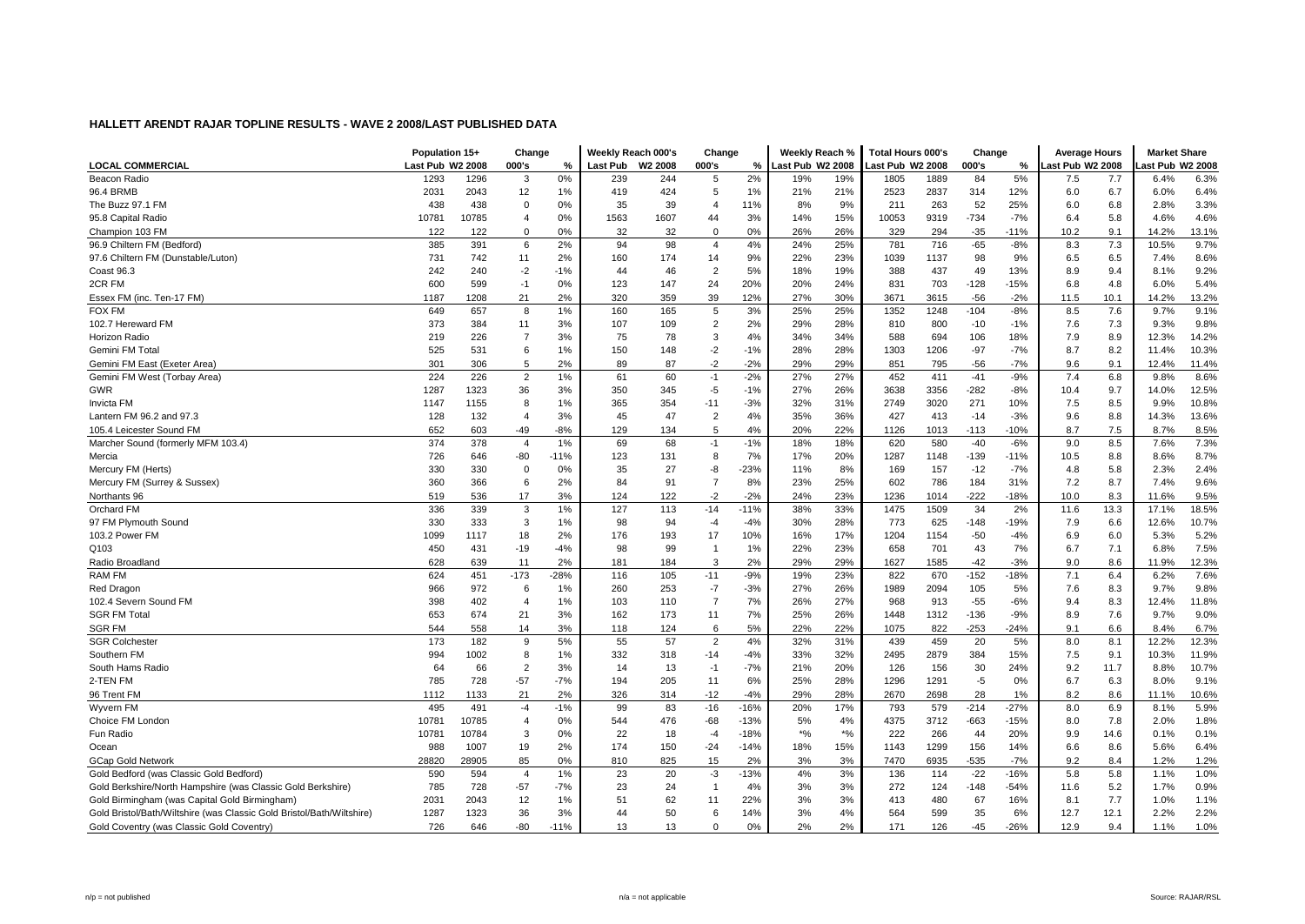|                                                           | Population 15+   |       | Change         |        | Weekly Reach 000's |                | Change         |        | Weekly Reach %   |        | Total Hours 000's |       | Change  |        | <b>Average Hours</b> |      | <b>Market Share</b> |       |
|-----------------------------------------------------------|------------------|-------|----------------|--------|--------------------|----------------|----------------|--------|------------------|--------|-------------------|-------|---------|--------|----------------------|------|---------------------|-------|
| <b>LOCAL COMMERCIAL</b>                                   | Last Pub W2 2008 |       | 000's          | %      | <b>Last Pub</b>    | W2 2008        | 000's          | %      | Last Pub W2 2008 |        | Last Pub W2 2008  |       | 000's   | %      | ast Pub W2 2008      |      | ast Pub W2 2008     |       |
| Gold Crawley (was Classic Gold Crawley)                   | 360              | 366   | 6              | 2%     | 5                  | 9              | 4              | 80%    | 1%               | 2%     | 47                | 83    | 36      | 77%    | 9.6                  | 9.1  | 0.6%                | 1.0%  |
| Gold Derby (was Classic Gold Derby)                       | 624              | 451   | $-173$         | $-28%$ | 17                 | 12             | $-5$           | $-29%$ | 3%               | 3%     | 204               | 92    | $-112$  | $-55%$ | 11.9                 | 8.0  | 1.5%                | 1.0%  |
| Gold Devon (was Classic Gold Devon)                       | 526              | 532   | 6              | 1%     | 30                 | 37             | $\overline{7}$ | 23%    | 6%               | 7%     | 246               | 366   | 120     | 49%    | 8.1                  | 10.0 | 2.2%                | 3.0%  |
| Gold Dorset (was Classic Gold Dorset)                     | 600              | 599   | $-1$           | 0%     | 24                 | 22             | $-2$           | $-8%$  | 4%               | 4%     | 170               | 165   | $-5$    | $-3%$  | 7.2                  | 7.5  | 1.2%                | 1.3%  |
| Gold Essex (was Classic Gold Essex)                       | 1187             | 1208  | 21             | 2%     | 26                 | 36             | 10             | 38%    | 2%               | 3%     | 260               | 224   | $-36$   | $-14%$ | 10.2                 | 6.3  | 1.0%                | 0.8%  |
| Gold Gloucester (was Classic Gold Gloucester)             | 398              | 402   | $\overline{4}$ | 1%     | 13                 | 16             | 3              | 23%    | 3%               | 4%     | 236               | 188   | $-48$   | $-20%$ | 18.3                 | 11.7 | 3.0%                | 2.4%  |
| Gold Hampshire (was Capital Gold Hampshire)               | 1099             | 1117  | 18             | 2%     | 28                 | 35             | $\overline{7}$ | 25%    | 3%               | 3%     | 357               | 449   | 92      | 26%    | 12.9                 | 12.8 | 1.6%                | 2.0%  |
| Gold Kent (was Capital Gold Kent)                         | 1147             | 1155  | 8              | 1%     | 30                 | 35             | 5              | 17%    | 3%               | 3%     | 295               | 239   | $-56$   | $-19%$ | 9.9                  | 6.9  | 1.1%                | 0.9%  |
| Gold London (was Capital Gold London)                     | 10781            | 10785 | $\overline{4}$ | 0%     | 224                | 253            | 29             | 13%    | 2%               | 2%     | 2018              | 1679  | $-339$  | $-17%$ | 9.0                  | 6.6  | 0.9%                | 0.8%  |
| Gold Luton (was Classic Gold Luton)                       | 1009             | 1029  | 20             | 2%     | 37                 | 36             | $-1$           | $-3%$  | 4%               | 3%     | 298               | 288   | $-10$   | $-3%$  | 8.2                  | 8.0  | 1.5%                | 1.5%  |
| Gold Manchester (was Capital Gold Manchester)             | 2362             | 2375  | 13             | 1%     | 55                 | 50             | $-5$           | $-9%$  | 2%               | 2%     | 390               | 337   | $-53$   | $-14%$ | 7.1                  | 6.8  | 0.9%                | 0.7%  |
| Gold Norfolk/Suffolk (was Classic Gold Amber Total)       | 1168             | 1191  | 23             | 2%     | 50                 | 36             | $-14$          | $-28%$ | 4%               | 3%     | 534               | 402   | $-132$  | $-25%$ | 10.8                 | 11.3 | 2.0%                | 1.6%  |
| Gold Norfolk (was Classic Gold Amber Norfolk)             | 628              | 639   | 11             | 2%     | 26                 | 19             | $-7$           | $-27%$ | 4%               | 3%     | 208               | 187   | $-21$   | $-10%$ | 7.9                  | 9.9  | 1.5%                | 1.5%  |
| Gold Suffolk (was Classic Gold Amber Suffolk)             | 544              | 558   | 14             | 3%     | 23                 | 17             | -6             | $-26%$ | 4%               | 3%     | 327               | 215   | $-112$  | $-34%$ | 14.0                 | 12.8 | 2.5%                | 1.8%  |
| Gold North Wales/Cheshire (was Classic Gold Marcher)      | 374              | 378   | $\overline{4}$ | 1%     | 6                  | $\overline{4}$ | $-2$           | $-33%$ | 2%               | 1%     | 84                | 41    | $-43$   | $-51%$ | 14.9                 | 9.4  | 1.0%                | 0.5%  |
| Gold Northampton (was Classic Gold Northampton)           | 519              | 536   | 17             | 3%     | 22                 | 21             | $-1$           | $-5%$  | 4%               | 4%     | 186               | 148   | $-38$   | $-20%$ | 8.3                  | 7.1  | 1.7%                | 1.4%  |
| Gold Nottingham (was Classic Gold Nottingham)             | 1112             | 1133  | 21             | 2%     | 33                 | 37             | $\overline{4}$ | 12%    | 3%               | 3%     | 441               | 353   | $-88$   | $-20%$ | 13.4                 | 9.6  | 1.8%                | 1.4%  |
| Gold Peterborough (was Classic Gold Peterborough)         | 561              | 576   | 15             | 3%     | 25                 | 19             | -6             | $-24%$ | 4%               | 3%     | 328               | 154   | $-174$  | $-53%$ | 13.2                 | 8.2  | 2.5%                | 1.2%  |
| Gold Plymouth (was Classic Gold Plymouth)                 | 330              | 333   | 3              | 1%     | $\overline{7}$     | 10             | 3              | 43%    | 2%               | 3%     | 130               | 121   | -9      | $-7%$  | 17.5                 | 12.6 | 2.1%                | 2.1%  |
| Gold Sussex (was Capital Gold Sussex)                     | 994              | 1002  | 8              | 1%     | 32                 | 40             | 8              | 25%    | 3%               | 4%     | 308               | 344   | 36      | 12%    | 9.7                  | 8.6  | 1.3%                | 1.4%  |
| Gold South East Wales (was Capital Gold South East Wales) | 966              | 972   | 6              | 1%     | 27                 | 33             | 6              | 22%    | 3%               | 3%     | 233               | 288   | 55      | 24%    | 8.7                  | 8.8  | 1.1%                | 1.3%  |
| Gold Wolverhampton (was Classic Gold Wolverhampton)       | 1293             | 1296  | 3              | 0%     | 30                 | 27             | $-3$           | $-10%$ | 2%               | 2%     | 263               | 146   | $-117$  | $-44%$ | 8.8                  | 5.4  | 0.9%                | 0.5%  |
| Total XFM (UK)                                            | 50334            | 50735 | 401            | 1%     | 1034               | 1007           | $-27$          | $-3%$  | 2%               | 2%     | 5637              | 4882  | $-755$  | $-13%$ | 5.5                  | 4.8  | 0.5%                | 0.5%  |
| <b>XFM 104.9</b>                                          | 10781            | 10785 | $\overline{4}$ | 0%     | 379                | 558            | 179            | 47%    | 4%               | 5%     | 1957              | 2130  | 173     | 9%     | 5.2                  | 3.8  | 0.9%                | 1.1%  |
| <b>XFM Manchester</b>                                     | 2777             | 2792  | 15             | 1%     | 190                | 189            | $-1$           | $-1%$  | 7%               | 7%     | 1231              | 1143  | $-88$   | $-7%$  | 6.5                  | 6.1  | 2.3%                | 2.0%  |
| <b>XFM Scotland</b>                                       | 2674             | 2699  | 25             | 1%     | 214                | 199            | $-15$          | $-7%$  | 8%               | 7%     | 1185              | 1183  | $-2$    | 0%     | 5.5                  | 5.9  | 2.4%                | 2.5%  |
| XFM Scotland (East)                                       | 1161             | 1176  | 15             | 1%     | 94                 | 82             | $-12$          | $-13%$ | 8%               | 7%     | 506               | 522   | 16      | 3%     | 5.4                  | 6.4  | 2.5%                | 2.6%  |
| <b>XFM Scotland (West)</b>                                | 1689             | 1700  | 11             | 1%     | 143                | 135            | -8             | $-6%$  | 8%               | 8%     | 766               | 729   | $-37$   | $-5%$  | 5.4                  | 5.4  | 2.5%                | 2.4%  |
| Total Global Radio (UK)                                   | 50334            | 50735 | 401            | 1%     | 6532               | 6595           | 63             | 1%     | 13%              | 13%    | 51657             | 51751 | 94      | 0%     | 7.9                  | 7.8  | 5.0%                | 5.1%  |
| Global Radio (ILR)                                        | 25471            | 25602 | 131            | 1%     | 5704               | 5712           | 8              | 0%     | 22%              | 22%    | 46919             | 46542 | $-377$  | $-1%$  | 8.2                  | 8.1  | 9.2%                | 9.1%  |
| The Arrow (UK)                                            | 50334            | 50735 | 401            | 1%     | 121                | 153            | 32             | 26%    | $^{\star}$ %     | $*9/6$ | 855               | 1109  | 254     | 30%    | 7.0                  | 7.2  | 0.1%                | 0.1%  |
| Galaxy Network (UK)                                       | 50334            | 50735 | 401            | 1%     | 2631               | 2664           | 33             | 1%     | 5%               | 5%     | 16520             | 18057 | 1537    | 9%     | 6.3                  | 6.8  | 1.6%                | 1.8%  |
| Galaxy Network (ILR)                                      | 11350            | 11453 | 103            | 1%     | 2258               | 2307           | 49             | 2%     | 20%              | 20%    | 14826             | 16535 | 1709    | 12%    | 6.6                  | 7.2  | 6.7%                | 7.2%  |
| Galaxy Birmingham                                         | 2077             | 2090  | 13             | 1%     | 396                | 414            | 18             | 5%     | 19%              | 20%    | 2416              | 2918  | 502     | 21%    | 6.1                  | 7.0  | 5.7%                | 6.4%  |
| Galaxy Manchester                                         | 2777             | 2792  | 15             | 1%     | 449                | 475            | 26             | 6%     | 16%              | 17%    | 2619              | 3245  | 626     | 24%    | 5.8                  | 6.8  | 4.9%                | 5.8%  |
| <b>Galaxy North East</b>                                  | 2175             | 2173  | $-2$           | 0%     | 469                | 458            | $-11$          | $-2%$  | 22%              | 21%    | 2970              | 3534  | 564     | 19%    | 6.3                  | 7.7  | 7.8%                | 8.6%  |
| Galaxy Yorkshire                                          | 4321             | 4398  | 77             | 2%     | 944                | 960            | 16             | 2%     | 22%              | 22%    | 6821              | 6839  | 18      | 0%     | 7.2                  | 7.1  | 8.0%                | 7.9%  |
| Total Heart (UK)                                          | 50334            | 50735 | 401            | 1%     | 3400               | 3410           | 10             | 0%     | 7%               | 7%     | 24087             | 23110 | $-977$  | $-4%$  | 7.1                  | 6.8  | 2.3%                | 2.3%  |
| Heart FM (ILR)                                            | 16199            | 16239 | 40             | 0%     | 3008               | 2976           | $-32$          | $-1%$  | 19%              | 18%    | 22297             | 21301 | -996    | $-4%$  | 7.4                  | 7.2  | 6.7%                | 6.5%  |
| 100.7 Heart FM                                            | 3521             | 3526  | 5              | 0%     | 822                | 800            | $-22$          | $-3%$  | 23%              | 23%    | 6743              | 6694  | $-49$   | $-1%$  | 8.2                  | 8.4  | 9.2%                | 8.8%  |
| <b>Heart 106.2 FM</b>                                     | 10781            | 10785 | $\overline{4}$ | 0%     | 1848               | 1774           | $-74$          | $-4%$  | 17%              | 16%    | 12855             | 11523 | $-1332$ | $-10%$ | 7.0                  | 6.5  | 5.8%                | 5.7%  |
| Heart 106 (formerly 106 Century FM)                       | 2086             | 2121  | 35             | 2%     | 339                | 351            | 12             | 4%     | 16%              | 17%    | 2453              | 2349  | $-104$  | $-4%$  | 7.2                  | 6.7  | 5.5%                | 5.2%  |
| Heart Midlands (ILR)                                      | 5418             | 5454  | 36             | 1%     | 1152               | 1145           | $-7$           | $-1%$  | 21%              | 21%    | 9197              | 9043  | $-154$  | $-2%$  | 8.0                  | 7.9  | 8.1%                | 7.7%  |
| Global Radio Midlands (ILR)                               | 5418             | 5454  | 36             | 1%     | 1358               | 1372           | 14             | 1%     | 25%              | 25%    | 11613             | 11962 | 349     | 3%     | 8.6                  | 8.7  | 10.2%               | 10.2% |
| Globas Radio West Midlands (ILR)                          | 3521             | 3526  | 5              | 0%     | 1028               | 1027           | $-1$           | 0%     | 29%              | 29%    | 9160              | 9613  | 453     | 5%     | 8.9                  | 9.4  | 12.5%               | 12.7% |
| Total LBC (UK)                                            | 50334            | 50735 | 401            | 1%     | 824                | 845            | 21             | 3%     | 2%               | 2%     | 10194             | 9475  | $-719$  | $-7%$  | 12.4                 | 11.2 | 1.0%                | 0.9%  |
| Total LBC (ILR)                                           | 10781            | 10785 | $\overline{4}$ | 0%     | 787                | 721            | $-66$          | $-8%$  | 7%               | 7%     | 10531             | 7079  | $-3452$ | $-33%$ | 13.4                 | 9.8  | 4.8%                | 3.5%  |
| LBC 97.3                                                  | 10781            | 10785 | $\overline{4}$ | 0%     | 701                | 594            | $-107$         | $-15%$ | 7%               | 6%     | 9893              | 5457  | $-4436$ | $-45%$ | 14.1                 | 9.2  | 4.5%                | 2.7%  |
| LBC News 1152                                             | 10781            | 10785 | 4              | 0%     | 202                | 291            | 89             | 44%    | 2%               | 3%     | 639               | 1623  | 984     | 154%   | 3.2                  | 5.6  | 0.3%                | 0.8%  |
| Global Radio London (ILR)                                 | 10781            | 10785 | 4              | 0%     | 2501               | 2349           | $-152$         | $-6%$  | 23%              | 22%    | 23386             | 18602 | $-4784$ | $-20%$ | 9.4                  | 7.9  | 10.6%               | 9.3%  |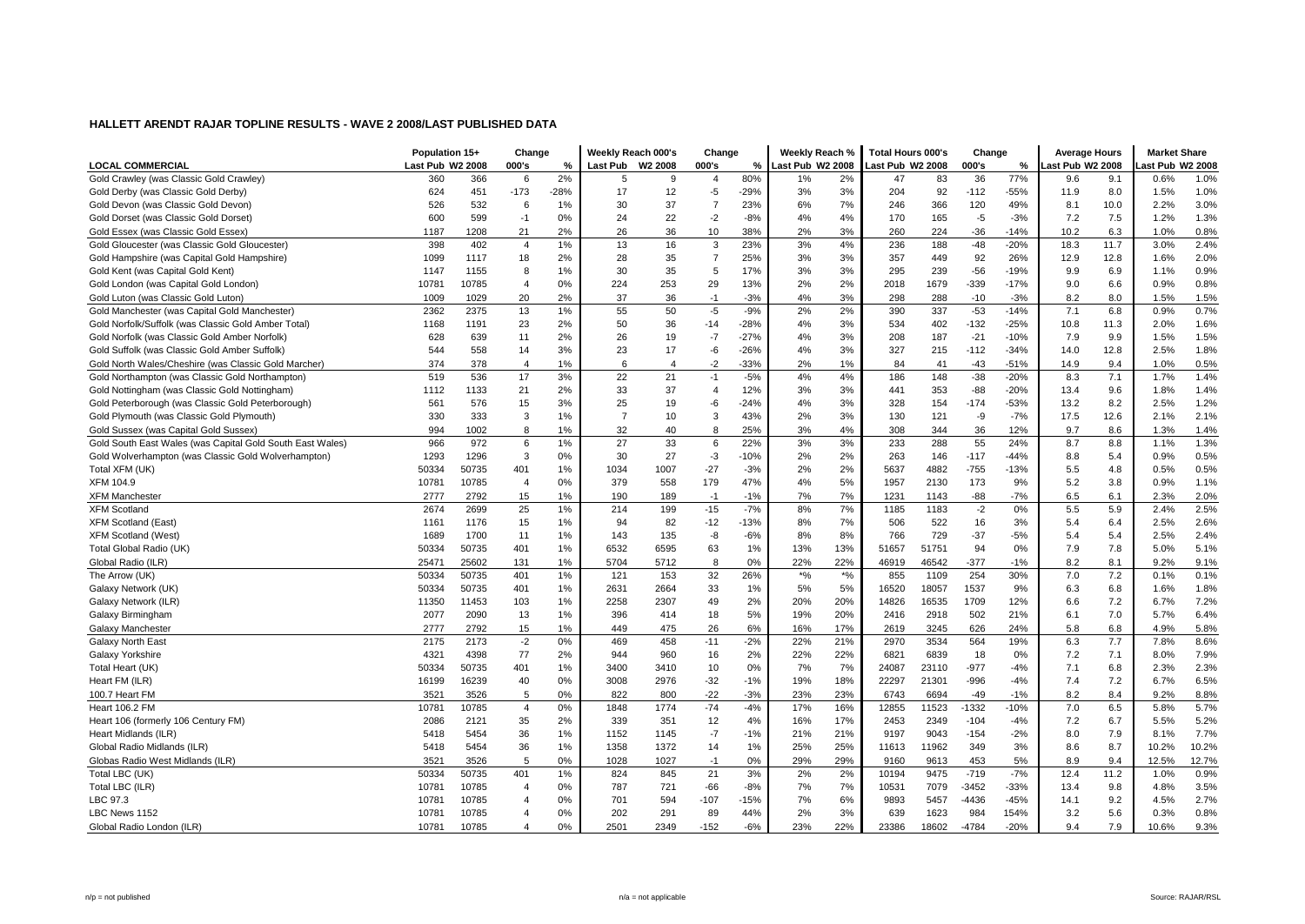|                                                                      | Population 15+   |       | Change         |       | Weekly Reach 000's |                     | Change         |        | Weekly Reach %   |                   | <b>Total Hours 000's</b> |       | Change  |        | <b>Average Hours</b> |      | <b>Market Share</b> |       |
|----------------------------------------------------------------------|------------------|-------|----------------|-------|--------------------|---------------------|----------------|--------|------------------|-------------------|--------------------------|-------|---------|--------|----------------------|------|---------------------|-------|
| <b>LOCAL COMMERCIAL</b>                                              | Last Pub W2 2008 |       | 000's          | %     | <b>Last Pub</b>    | W <sub>2</sub> 2008 | 000's          | %      | Last Pub W2 2008 |                   | Last Pub W2 2008         |       | 000's   | %      | ast Pub W2 2008      |      | ast Pub W2 2008     |       |
| <b>Total GMG Radio</b>                                               | 50334            | 50735 | 401            | 1%    | 4792               | 5074                | 282            | 6%     | 10%              | 10%               | 47586                    | 49205 | 1619    | 3%     | 9.9                  | 9.7  | 4.6%                | 4.8%  |
| <b>Total Real Radio/Century Radio</b>                                | 50334            | 50735 | 401            | 1%    | 2664               | 2738                | 74             | 3%     | 5%               | 5%                | 25456                    | 23460 | -1996   | $-8%$  | 9.6                  | 8.6  | 2.5%                | 2.3%  |
| GMG Radio North West (Century Radio (North West)/Smooth Radio (Nortl | 5176             | 5190  | 14             | 0%    | 1239               | 1219                | $-20$          | $-2%$  | 24%              | 23%               | 10812                    | 11184 | 372     | 3%     | 8.7                  | 9.2  | 10.4%               | 10.8% |
| GMG Radio North East (Century Radio (North East)/Smooth Radio (North | n/p              | 2196  | n/a            | n/a   | n/p                | 631                 | n/a            | n/a    | n/p              | 29%               | n/p                      | 5442  | n/a     | n/a    | n/p                  | 8.6  | n/p                 | 13.1% |
| Century Radio (North East/North West)                                | 7373             | 7386  | 13             | 0%    | 1129               | 1153                | 24             | 2%     | 15%              | 16%               | 8853                     | 8302  | $-551$  | -6%    | 7.8                  | 7.2  | 6.3%                | 5.7%  |
| Century Radio (North East)                                           | 2198             | 2196  | $-2$           | 0%    | 455                | 449                 | -6             | $-1%$  | 21%              | 20%               | 3286                     | 2975  | $-311$  | $-9%$  | 7.2                  | 6.6  | 8.6%                | 7.2%  |
| Century Radio (North West)                                           | 5176             | 5190  | 14             | 0%    | 715                | 678                 | $-37$          | $-5%$  | 14%              | 13%               | 5463                     | 5145  | $-318$  | $-6%$  | 7.6                  | 7.6  | 5.3%                | 4.9%  |
| <b>Total Real Radio</b>                                              | 50334            | 50735 | 401            | 1%    | 1546               | 1593                | 47             | 3%     | 3%               | 3%                | 16602                    | 15159 | $-1443$ | $-9%$  | 10.7                 | 9.5  | 1.6%                | 1.5%  |
| Real Radio (Scotland/Wales/Yorkshire)                                | 7133             | 7214  | 81             | 1%    | 1393               | 1429                | 36             | 3%     | 20%              | 20%               | 15610                    | 14212 | $-1398$ | $-9%$  | 11.2                 | 9.9  | 11.5%               | 10.5% |
| Real Radio (Scotland)                                                | 2650             | 2675  | 25             | 1%    | 712                | 727                 | 15             | 2%     | 27%              | 27%               | 8641                     | 7543  | $-1098$ | $-13%$ | 12.1                 | 10.4 | 17.9%               | 16.0% |
| Real Radio (Wales)                                                   | 1754             | 1764  | 10             | 1%    | 363                | 374                 | 11             | 3%     | 21%              | 21%               | 3900                     | 3967  | 67      | 2%     | 10.8                 | 10.6 | 10.8%               | 10.9% |
| Real Radio (Yorkshire)                                               | 2729             | 2775  | 46             | 2%    | 318                | 328                 | 10             | 3%     | 12%              | 12%               | 3070                     | 2701  | $-369$  | $-12%$ | 9.6                  | 8.2  | 5.9%                | 5.3%  |
| GMG Radio Scotland (Real Radio/96.3 Rock Radio/Smooth Radio (Glasgo  | 2835             | 2860  | 25             | 1%    | 884                | 883                 | $-1$           | 0%     | 31%              | 31%               | 11427                    | 10369 | $-1058$ | $-9%$  | 12.9                 | 11.7 | 22.3%               | 20.6% |
| Real Radio (Scotland)/96.3 Rock Radio                                | 2650             | 2675  | 25             | 1%    | 749                | 751                 | $\overline{2}$ | 0%     | 28%              | 28%               | 9059                     | 7855  | $-1204$ | $-13%$ | 12.1                 | 10.5 | 18.7%               | 16.6% |
| 96.3 Rock Radio                                                      | 804              | 811   | $\overline{7}$ | 1%    | 46                 | 39                  | $-7$           | $-15%$ | 6%               | 5%                | 418                      | 312   | $-106$  | $-25%$ | 9.0                  | 8.0  | 2.8%                | 2.2%  |
| <b>Total Smooth Radio</b>                                            | 50334            | 50735 | 401            | 1%    | 2376               | 2706                | 330            | 14%    | 5%               | 5%                | 21712                    | 25432 | 3720    | 17%    | 9.1                  | 9.4  | 2.1%                | 2.5%  |
| Smooth Radio (London/North West/East & West Midlands/Glasgow/North   | 23382            | 25642 | 2260           | 10%   | 2077               | 2390                | 313            | 15%    | 9%               | 9%                | 19652                    | 23279 | 3627    | 18%    | 9.5                  | 9.7  | 4.2%                | 4.6%  |
| Smooth Radio (East & West Midlands)                                  | 5557             | 5594  | 37             | 1%    | 737                | 711                 | $-26$          | $-4%$  | 13%              | 13%               | 9003                     | 9166  | 163     | 2%     | 12.2                 | 12.9 | 7.7%                | 7.7%  |
| Smooth Radio (East Midlands)                                         | 2078             | 2110  | 32             | 2%    | 292                | 277                 | $-15$          | $-5%$  | 14%              | 13%               | 3155                     | 3251  | 96      | 3%     | 10.8                 | 11.7 | 7.1%                | 7.3%  |
| Smooth Radio (West Midlands)                                         | 3521             | 3526  | 5              | 0%    | 446                | 438                 | -8             | $-2%$  | 13%              | 12%               | 5848                     | 5974  | 126     | 2%     | 13.1                 | 13.6 | 8.0%                | 7.9%  |
| Smooth Radio (Glasgow)                                               | 1869             | 1878  | 9              | 0%    | 212                | 218                 | 6              | 3%     | 11%              | 12%               | 2368                     | 2514  | 146     | 6%     | 11.2                 | 11.5 | 7.0%                | 7.6%  |
| Smooth Radio (London)                                                | 10781            | 10785 | $\overline{4}$ | 0%    | 518                | 437                 | $-81$          | $-16%$ | 5%               | 4%                | 3424                     | 3442  | 18      | 1%     | 6.6                  | 7.9  | 1.6%                | 1.7%  |
| Smooth Radio (North East)                                            | n/p              | 2196  | n/a            | n/a   | n/p                | 275                 | n/a            | n/a    | n/p              | 13%               | n/p                      | 2467  | n/a     | n/a    | n/p                  | 9.0  | n/p                 | 5.9%  |
| Smooth Radio (North West)                                            | 5176             | 5190  | 14             | 0%    | 718                | 721                 | 3              | 0%     | 14%              | 14%               | 5350                     | 6038  | 688     | 13%    | 7.5                  | 8.4  | 5.1%                | 5.8%  |
| JACKfm Oxfordshire                                                   | n/p              | 412   | n/a            | n/a   | n/p                | 62                  | n/a            | n/a    | n/p              | 15%               | n/p                      | 404   | n/a     | n/a    | n/p                  | 6.5  | n/p                 | 5.0%  |
| 106 JACKfm                                                           | n/p              | 412   | n/a            | n/a   | n/p                | 47                  | n/a            | n/a    | n/p              | 11%               | n/p                      | 335   | n/a     | n/a    | n/p                  | 7.1  | n/p                 | 4.1%  |
| Oxford's FM107.9                                                     | 213              | 412   | 199            | 93%   | 13                 | 19                  | 6              | 46%    | 6%               | 5%                | 60                       | 69    | 9       | 15%    | 4.5                  | 3.6  | 1.5%                | 0.9%  |
| <b>KCFM 99.8</b>                                                     | n/p              | 473   | n/a            | n/a   | n/p                | 56                  | n/a            | n/a    | n/p              | 12%               | n/p                      | 374   | n/a     | n/a    | n/p                  | 6.7  | n/p                 | 3.5%  |
| Kingdom FM                                                           | 290              | 292   | $\overline{2}$ | 1%    | 56                 | 59                  | 3              | 5%     | 19%              | 20%               | 454                      | 516   | 62      | 14%    | 8.0                  | 8.8  | 9.7%                | 10.2% |
| kmfm Group                                                           | 976              | 980   | 4              | 0%    | 157                | 154                 | -3             | $-2%$  | 16%              | 16%               | 1441                     | 1418  | $-23$   | $-2%$  | 9.2                  | 9.2  | 6.2%                | 6.0%  |
| kmfm East                                                            | 463              | 469   | 6              | 1%    | 88                 | 96                  | 8              | 9%     | 19%              | 21%               | 835                      | 905   | 70      | 8%     | 9.5                  | 9.4  | 7.6%                | 8.1%  |
| kmfm West                                                            | 512              | 512   | $\Omega$       | 0%    | 69                 | 58                  | $-11$          | $-16%$ | 13%              | 11%               | 605                      | 513   | $-92$   | $-15%$ | 8.8                  | 8.9  | 4.9%                | 4.1%  |
| Lincs FM Group                                                       | 2152             | 2174  | 22             | 1%    | 656                | 631                 | $-25$          | $-4%$  | 31%              | 29%               | 7516                     | 6622  | $-894$  | $-12%$ | 11.4                 | 10.5 | 16.9%               | 14.9% |
| Lincs FM 102.2                                                       | 880              | 894   | 14             | 2%    | 336                | 334                 | $-2$           | $-1%$  | 38%              | 37%               | 4347                     | 3863  | -484    | $-11%$ | 12.9                 | 11.6 | 22.7%               | 20.5% |
| Oak FM                                                               | n/p              | 262   | n/a            | n/a   | n/p                | 44                  | n/a            | n/a    | n/p              | 17%               | n/p                      | 479   | n/a     | n/a    | n/p                  | 10.8 | n/p                 | 9.3%  |
| Oak FM ((Hinckley) formerly Fosseway Radio)                          | 146              | 149   | 3              | 2%    | 28                 | 24                  | $-4$           | $-14%$ | 19%              | 16%               | 362                      | 350   | $-12$   | $-3%$  | 12.9                 | 14.6 | 11.9%               | 11.2% |
| Oak FM (Loughborough)                                                | 111              | 113   | $\overline{2}$ | 2%    | 25                 | 20                  | $-5$           | $-20%$ | 22%              | 18%               | 189                      | 129   | $-60$   | $-32%$ | 7.6                  | 6.3  | 9.2%                | 6.3%  |
| White Rose Radio Network (Lincs FM Group)                            | 1030             | 1036  | 6              | 1%    | 259                | 252                 | $-7$           | $-3%$  | 25%              | 24%               | 2595                     | 2338  | $-257$  | $-10%$ | 10.0                 | 9.3  | 12.4%               | 11.3% |
| Dearne FM                                                            | 223              | 225   | $\overline{2}$ | 1%    | 74                 | 77                  | 3              | 4%     | 33%              | 34%               | 764                      | 727   | $-37$   | $-5%$  | 10.4                 | 9.4  | 17.9%               | 16.2% |
| <b>Ridings FM</b>                                                    | 291              | 293   | $\overline{2}$ | 1%    | 43                 | 41                  | $-2$           | $-5%$  | 15%              | 14%               | 501                      | 409   | $-92$   | $-18%$ | 11.6                 | 9.9  | 8.5%                | 7.4%  |
| Rother FM                                                            | 205              | 205   | $\mathbf 0$    | 0%    | 36                 | 32                  | $-4$           | $-11%$ | 18%              | 16%               | 329                      | 247   | $-82$   | $-25%$ | 9.1                  | 7.6  | 8.1%                | 5.9%  |
| Trax FM                                                              | 359              | 363   | 4              | 1%    | 98                 | 100                 | $\overline{2}$ | 2%     | 27%              | 28%               | 945                      | 983   | 38      | 4%     | 9.6                  | 9.9  | 12.5%               | 13.2% |
| Lite FM                                                              | 180              | 185   | 5              | 3%    | 26                 | 30                  | $\overline{4}$ | 15%    | 14%              | 16%               | 277                      | 311   | 34      | 12%    | 10.8                 | 10.4 | 7.1%                | 7.5%  |
| The Litt Radio Group (London)                                        | 10783            | 10784 | $\mathbf{1}$   | 0%    | 503                | 480                 | $-23$          | $-5%$  | 5%               | 4%                | 4457                     | 3931  | $-526$  | $-12%$ | 8.9                  | 8.2  | 2.0%                | 1.8%  |
| Easy Radio                                                           | 10781            | 10784 | 3              | 0%    | 13                 | 18                  | 5              | 38%    | $*$ %            | $*_{\frac{0}{0}}$ | 47                       | 59    | 12      | 26%    | 3.5                  | 3.3  | $*$ %               | $*$ % |
| South London Radio 107.3 FM (South FM)                               | 1466             | 1472  | 6              | 0%    | 24                 | 19                  | $-5$           | $-21%$ | 2%               | 1%                | 152                      | 65    | $-87$   | $-57%$ | 6.4                  | 3.4  | 0.5%                | 0.2%  |
| Time FM 106.6                                                        | 275              | 278   | 3              | 1%    | 24                 | 25                  | $\mathbf{1}$   | 4%     | 9%               | 9%                | 125                      | 133   | 8       | 6%     | 5.2                  | 5.2  | 2.2%                | 2.3%  |
| Time FM 106.8                                                        | 581              | 554   | $-27$          | $-5%$ | 18                 | 17                  | $-1$           | $-6%$  | 3%               | 3%                | 80                       | 69    | $-11$   | $-14%$ | 4.5                  | 3.9  | 0.7%                | 0.6%  |
| Time FM 107.5                                                        | 396              | 398   | $\overline{2}$ | 1%    | 27                 | 20                  | $-7$           | $-26%$ | 7%               | 5%                | 252                      | 178   | $-74$   | $-29%$ | 9.5                  | 8.8  | 3.3%                | 2.5%  |
| The Sunrise Group                                                    | 50334            | 50735 | 401            | 1%    | 551                | 538                 | $-13$          | $-2%$  | 1%               | 1%                | 4538                     | 4162  | $-376$  | $-8%$  | 8.2                  | 7.7  | 0.4%                | 0.4%  |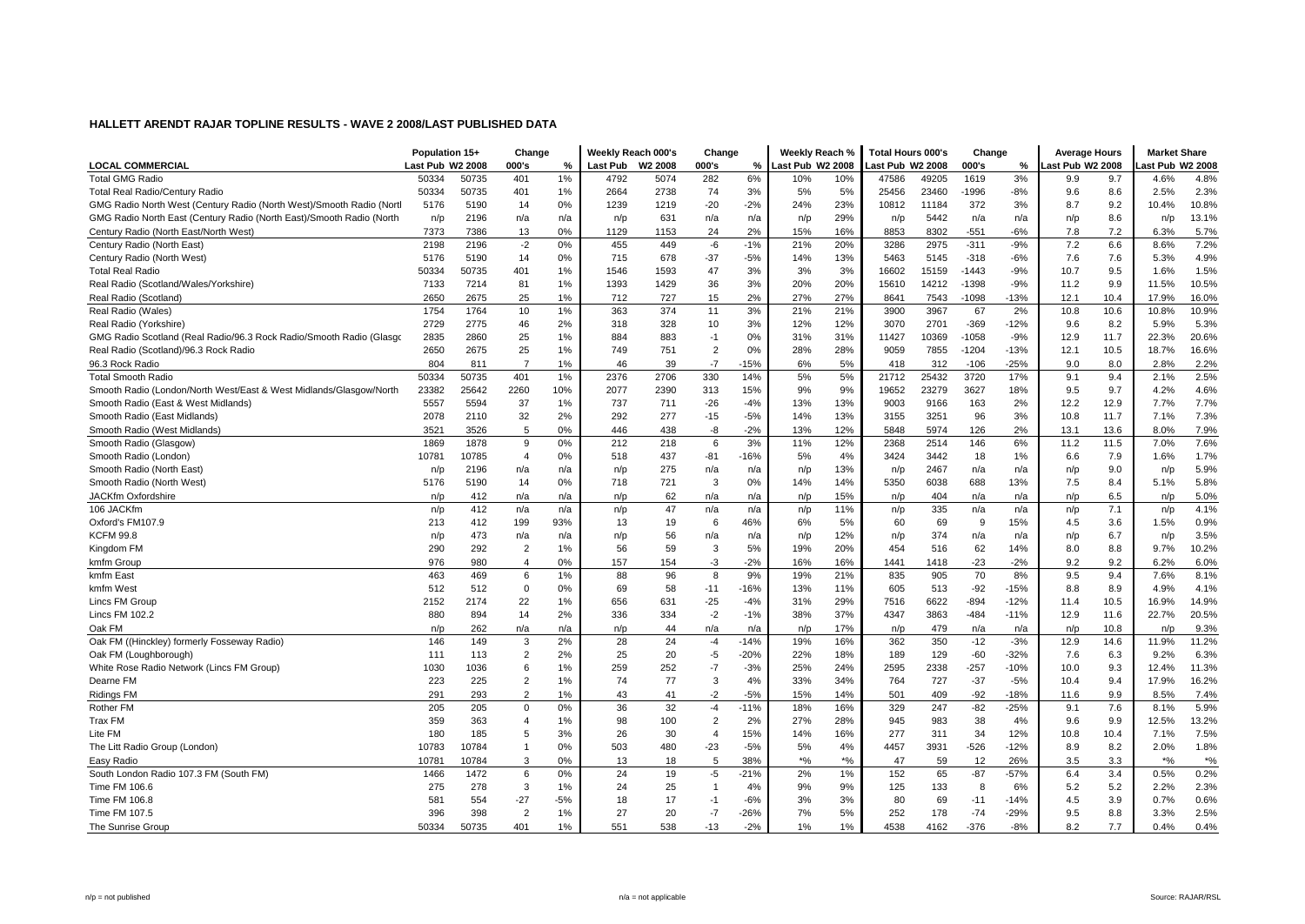|                                                    | Population 15+   |       | Change         |       | Weekly Reach 000's |                     | Change         |        | Weekly Reach %   |       | Total Hours 000's |      | Change         |        | <b>Average Hours</b> |      | <b>Market Share</b> |       |
|----------------------------------------------------|------------------|-------|----------------|-------|--------------------|---------------------|----------------|--------|------------------|-------|-------------------|------|----------------|--------|----------------------|------|---------------------|-------|
| <b>LOCAL COMMERCIAL</b>                            | Last Pub W2 2008 |       | 000's          | %     | <b>Last Pub</b>    | W <sub>2</sub> 2008 | 000's          | %      | Last Pub W2 2008 |       | Last Pub W2 2008  |      | 000's          | %      | ast Pub W2 2008      |      | ast Pub W2 2008     |       |
| Kismat Radio 1035 (Greater London)                 | 10781            | 10785 | $\overline{4}$ | 0%    | 68                 | 70                  | $\overline{2}$ | 3%     | $1\%$            | 1%    | 445               | 227  | $-218$         | $-49%$ | 6.6                  | 3.2  | 0.2%                | 0.1%  |
| Punjabi Radio (was Yarr Radio)                     | 10781            | 10784 | 3              | 0%    | 18                 | 18                  | 0              | 0%     | $*$ %            | $*$ % | 48                | 68   | 20             | 42%    | 2.6                  | 3.7  | $*$ %               | $*$ % |
| Sunrise Radio (Greater London)                     | 10781            | 10785 | 4              | 0%    | 341                | 368                 | 27             | 8%     | 3%               | 3%    | 2860              | 2279 | $-581$         | $-20%$ | 8.4                  | 6.2  | 1.3%                | 1.1%  |
| Sunrise Radio National                             | 50334            | 50735 | 401            | 1%    | 514                | 502                 | $-12$          | $-2%$  | 1%               | 1%    | 4390              | 3144 | $-1246$        | $-28%$ | 8.5                  | 6.3  | 0.4%                | 0.3%  |
| Palm FM                                            | n/p              | 226   | n/a            | n/a   | n/p                | 27                  | n/a            | n/a    | n/p              | 12%   | n/p               | 189  | n/a            | n/a    | n/p                  | 7.1  | n/p                 | 4.0%  |
| The Local Radio Company Group Total                | 4465             | 4510  | 45             | 1%    | 925                | 917                 | -8             | $-1%$  | 21%              | 20%   | 7611              | 7727 | 116            | 2%     | 8.2                  | 8.4  | 8.1%                | 8.2%  |
| Alpha 103.2                                        | 141              | 142   | $\mathbf{1}$   | 1%    | 25                 | 29                  | $\overline{4}$ | 16%    | 18%              | 21%   | 172               | 164  | -8             | -5%    | 6.9                  | 5.6  | 6.7%                | 6.5%  |
| 107.8 Arrow FM for Hastings                        | 111              | 114   | 3              | 3%    | 26                 | 27                  | -1             | 4%     | 24%              | 23%   | 218               | 202  | -16            | $-7%$  | 8.3                  | 7.6  | 7.3%                | 6.9%  |
| Bath FM                                            | 99               | 100   | $\mathbf{1}$   | 1%    | 16                 | 16                  | $\mathbf 0$    | 0%     | 16%              | 15%   | 109               | 63   | -46            | $-42%$ | 6.8                  | 4.1  | 4.8%                | 3.0%  |
| 2BR                                                | 191              | 195   | $\overline{4}$ | 2%    | 62                 | 60                  | $-2$           | $-3%$  | 32%              | 31%   | 629               | 603  | $-26$          | $-4%$  | 10.2                 | 10.0 | 15.9%               | 14.7% |
| <b>Brunel FM</b>                                   | 177              | 179   | $\overline{2}$ | 1%    | 16                 | 18                  | $\overline{2}$ | 13%    | 9%               | 10%   | 131               | 159  | 28             | 21%    | 8.4                  | 8.7  | 3.6%                | 3.9%  |
| <b>Central FM</b>                                  | 212              | 214   | $\overline{2}$ | 1%    | 40                 | 40                  | 0              | 0%     | 19%              | 19%   | 265               | 354  | 89             | 34%    | 6.6                  | 8.8  | 7.2%                | 9.1%  |
| 107.9 Dune FM                                      | 208              | 207   | $-1$           | 0%    | 20                 | 17                  | $-3$           | $-15%$ | 10%              | 8%    | 87                | 73   | $-14$          | $-16%$ | 4.3                  | 4.3  | 2.2%                | 1.9%  |
| Durham FM                                          | 248              | 247   | $-1$           | 0%    | 30                 | 31                  | -1             | 3%     | 12%              | 13%   | 174               | 199  | 25             | 14%    | 5.8                  | 6.4  | 3.8%                | 4.5%  |
| Fire 107.6 FM                                      | 285              | 282   | $-3$           | $-1%$ | 37                 | 34                  | $-3$           | $-8%$  | 13%              | 12%   | 181               | 253  | 72             | 40%    | 4.9                  | 7.4  | 2.8%                | 3.9%  |
| <b>IOW Radio</b>                                   | 121              | 119   | $-2$           | $-2%$ | 40                 | 38                  | $-2$           | $-5%$  | 33%              | 32%   | 430               | 417  | $-13$          | $-3%$  | 10.7                 | 10.9 | 17.4%               | 17.6% |
| Ivel FM                                            | 131              | 131   | $\mathbf 0$    | 0%    | 27                 | 27                  | 0              | 0%     | 21%              | 21%   | 270               | 253  | $-17$          | $-6%$  | 10.1                 | 9.2  | 8.1%                | 7.9%  |
| Minster FM                                         | 322              | 330   | 8              | 2%    | 72                 | 76                  | $\overline{4}$ | 6%     | 22%              | 23%   | 768               | 659  | -109           | $-14%$ | 10.6                 | 8.6  | 11.8%               | 9.6%  |
| <b>Total Mix</b>                                   | 251              | 255   | $\overline{4}$ | 2%    | 51                 | 49                  | $-2$           | $-4%$  | 21%              | 19%   | 361               | 376  | 15             | 4%     | 7.0                  | 7.7  | 7.1%                | 7.1%  |
| <b>Mix 96</b>                                      | 119              | 121   | $\overline{2}$ | 2%    | 34                 | 33                  | $-1$           | $-3%$  | 28%              | 27%   | 224               | 250  | 26             | 12%    | 6.6                  | 7.5  | 8.6%                | 8.9%  |
| <b>Mix 107</b>                                     | 132              | 134   | $\overline{2}$ | 2%    | 18                 | 16                  | $-2$           | $-11%$ | 13%              | 12%   | 137               | 126  | $-11$          | $-8%$  | 7.7                  | 8.1  | 5.5%                | 5.0%  |
| Pennine FM (formerly 107.9 Home FM)                | 198              | 201   | 3              | 2%    | 22                 | 21                  | $-1$           | $-5%$  | 11%              | 10%   | 103               | 98   | $-5$           | $-5%$  | 4.7                  | 4.7  | 2.8%                | 2.6%  |
| 107.4 The Quay                                     | 361              | 371   | 10             | 3%    | 45                 | 44                  | -1             | $-2%$  | 12%              | 12%   | 300               | 265  | $-35$          | $-12%$ | 6.7                  | 6.0  | 3.9%                | 3.5%  |
| 106.9 Silk FM                                      | 176              | 177   | $\mathbf{1}$   | 1%    | 29                 | 28                  | $-1$           | $-3%$  | 17%              | 16%   | 242               | 244  | $\overline{2}$ | 1%     | 8.3                  | 8.6  | 6.8%                | 6.8%  |
| 107.5 Sovereign Radio                              | 146              | 150   | $\overline{4}$ | 3%    | 32                 | 34                  | 2              | 6%     | 22%              | 22%   | 279               | 276  | $-3$           | $-1%$  | 8.8                  | 8.2  | 8.1%                | 7.7%  |
| Spire FM                                           | 112              | 111   | $-1$           | $-1%$ | 48                 | 45                  | $-3$           | $-6%$  | 43%              | 41%   | 452               | 418  | $-34$          | $-8%$  | 9.4                  | 9.2  | 17.9%               | 15.3% |
| Spirit FM                                          | 205              | 208   | 3              | 1%    | 41                 | 45                  | $\overline{4}$ | 10%    | 20%              | 22%   | 261               | 355  | 94             | 36%    | 6.3                  | 7.9  | 5.6%                | 7.5%  |
| 97.2 Stray FM                                      | 142              | 145   | 3              | 2%    | 48                 | 48                  | 0              | 0%     | 34%              | 33%   | 459               | 414  | $-45$          | $-10%$ | 9.6                  | 8.7  | 14.5%               | 12.9% |
| Sun FM                                             | 271              | 269   | $-2$           | $-1%$ | 81                 | 74                  | $-7$           | $-9%$  | 30%              | 27%   | 713               | 717  | $\overline{4}$ | 1%     | 8.8                  | 9.7  | 13.4%               | 14.1% |
| 3TR                                                | 66               | 66    | $\Omega$       | 0%    | 14                 | 14                  | $\Omega$       | 0%     | 21%              | 21%   | 203               | 201  | $-2$           | $-1%$  | 14.5                 | 14.5 | 14.5%               | 13.8% |
| Vale FM                                            | 57               | 57    | $\Omega$       | 0%    | 16                 | 16                  | $\Omega$       | 0%     | 27%              | 28%   | 120               | 109  | $-11$          | $-9%$  | 7.6                  | 6.7  | 9.3%                | 8.6%  |
| <b>Wessex FM</b>                                   | 120              | 120   | $\mathbf 0$    | 0%    | 39                 | 36                  | -3             | $-8%$  | 32%              | 30%   | 354               | 321  | $-33$          | $-9%$  | 9.2                  | 8.8  | 13.4%               | 12.2% |
| Yorkshire Coast Radio                              | 114              | 116   | $\overline{2}$ | 2%    | 44                 | 47                  | 3              | 7%     | 38%              | 40%   | 378               | 403  | 25             | 7%     | 8.7                  | 8.6  | 16.6%               | 16.8% |
| Radio Mansfield 103.2                              | 150              | 152   | $\overline{2}$ | 1%    | 46                 | 43                  | $-3$           | $-7%$  | 31%              | 28%   | 394               | 370  | $-24$          | $-6%$  | 8.6                  | 8.6  | 12.1%               | 10.8% |
| Manx Radio                                         | 66               | 67    | $\overline{1}$ | 2%    | 33                 | 34                  | -1             | 3%     | 49%              | 50%   | 477               | 412  | $-65$          | $-14%$ | 14.6                 | 12.2 | 31.4%               | 27.0% |
| 106.7 Merseyside's KCR FM (formerly The Rocket)    | 290              | 291   | $\overline{1}$ | 0%    | 3                  | $\overline{4}$      | 1              | 33%    | 1%               | 1%    | 41                | 46   | 5              | 12%    | 11.9                 | 11.9 | 0.7%                | 0.7%  |
| Original 106fm (Solent)                            | 1625             | 1641  | 16             | 1%    | 39                 | 45                  | 6              | 15%    | 2%               | 3%    | 112               | 113  | $\mathbf{1}$   | 1%     | 2.9                  | 2.5  | 0.3%                | 0.3%  |
| Original 106.5fm (Bristol)                         | 551              | 574   | 23             | 4%    | 11                 | 14                  | 3              | 27%    | 2%               | 3%    | 69                | 97   | 28             | 41%    | 6.5                  | 6.7  | 0.7%                | 0.9%  |
| Premier Christian Radio                            | 10781            | 10785 | $\overline{4}$ | 0%    | 100                | 98                  | $-2$           | $-2%$  | 1%               | 1%    | 1249              | 719  | $-530$         | $-42%$ | 12.5                 | 7.3  | 0.6%                | 0.4%  |
| Q102.9FM/Q97.2FM/Q101.2FM                          | 289              | 292   | 3              | 1%    | 78                 | 75                  | $-3$           | $-4%$  | 27%              | 26%   | 596               | 485  | $-111$         | $-19%$ | 7.6                  | 6.4  | 10.5%               | 9.2%  |
| QuayWest FM                                        | n/p              | 108   | n/a            | n/a   | n/p                | 21                  | n/a            | n/a    | n/p              | 20%   | n/p               | 246  | n/a            | n/a    | n/p                  | 11.7 | n/p                 | 9.7%  |
| Reading 107 FM                                     | 271              | 268   | $-3$           | $-1%$ | 35                 | 31                  | $-4$           | $-11%$ | 13%              | 12%   | 185               | 132  | $-53$          | $-29%$ | 5.3                  | 4.3  | 3.6%                | 2.7%  |
| Seven FM                                           | 139              | 141   | $\overline{2}$ | 1%    | 23                 | 24                  | -1             | 4%     | 17%              | 17%   | 187               | 145  | $-42$          | $-22%$ | 8.0                  | 6.0  | 6.2%                | 5.2%  |
| Six FM                                             | 85               | 86    | $\mathbf{1}$   | 1%    | 18                 | 14                  | $-4$           | $-22%$ | 21%              | 17%   | 148               | 119  | $-29$          | $-20%$ | 8.2                  | 8.2  | 8.7%                | 7.6%  |
| Sunshine Radio                                     | 672              | 670   | $-2$           | 0%    | 16                 | 16                  | $\Omega$       | 0%     | 2%               | 2%    | 208               | 232  | 24             | 12%    | 13.3                 | 14.4 | 1.5%                | 1.7%  |
| <b>Tindle Radio Group</b>                          | 1666             | 1686  | 20             | 1%    | 302                | 286                 | $-16$          | $-5%$  | 18%              | 17%   | 2905              | 2729 | $-176$         | $-6%$  | 9.6                  | 9.5  | 8.1%                | 7.7%  |
| <b>Tindle Radio Anglia</b>                         | 1233             | 1246  | 13             | 1%    | 181                | 164                 | $-17$          | $-9%$  | 15%              | 13%   | 1615              | 1414 | $-201$         | $-12%$ | 8.9                  | 8.6  | 6.2%                | 5.5%  |
| 103.4 The Beach                                    | 174              | 179   | 5              | 3%    | 51                 | 53                  | $\overline{2}$ | 4%     | 29%              | 29%   | 514               | 441  | $-73$          | $-14%$ | 10.1                 | 8.4  | 15.0%               | 13.0% |
| Dream 100 (Colchester)/Dream 107.7 FM (Chelmsford) | 402              | 414   | 12             | 3%    | 51                 | 44                  | $-7$           | $-14%$ | 13%              | 11%   | 392               | 431  | 39             | 10%    | 7.7                  | 9.8  | 4.5%                | 4.8%  |
| Dream 100                                          | 179              | 187   | 8              | 4%    | 29                 | 24                  | -5             | $-17%$ | 16%              | 13%   | 267               | 232  | $-35$          | $-13%$ | 9.1                  | 9.8  | 6.7%                | 5.6%  |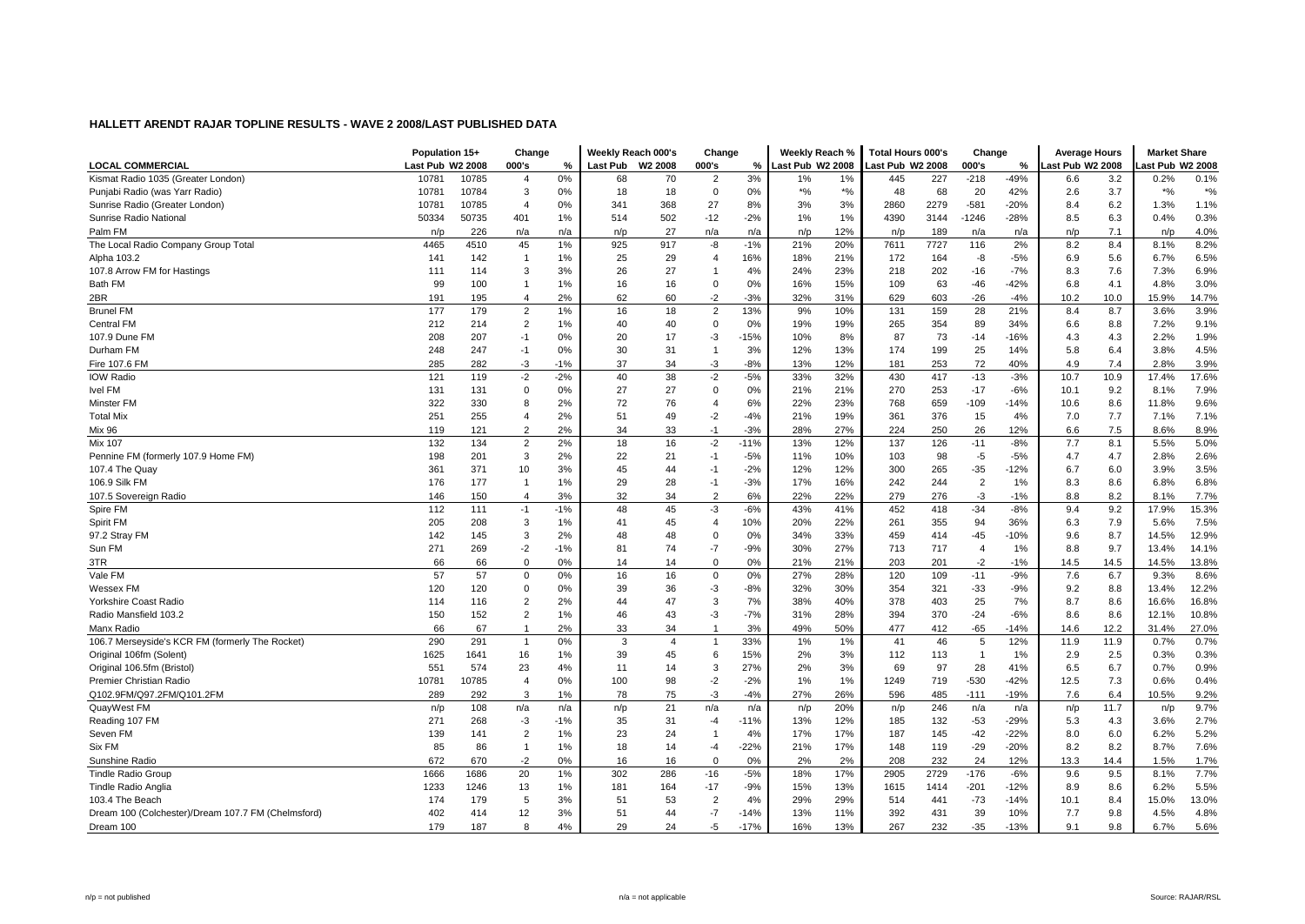|                                                        | Population 15+   |       | Change         |        | Weekly Reach 000's |                     | Change         |        | Weekly Reach %   |     | <b>Total Hours 000's</b> |       | Change         |        | <b>Average Hours</b> |      | <b>Market Share</b> |       |
|--------------------------------------------------------|------------------|-------|----------------|--------|--------------------|---------------------|----------------|--------|------------------|-----|--------------------------|-------|----------------|--------|----------------------|------|---------------------|-------|
| <b>LOCAL COMMERCIAL</b>                                | Last Pub W2 2008 |       | 000's          | $\%$   | Last Pub           | W <sub>2</sub> 2008 | 000's          | %      | Last Pub W2 2008 |     | Last Pub W2 2008         |       | 000's          | %      | ast Pub W2 2008      |      | ast Pub W2 2008     |       |
| Dream 107.7 FM                                         | 223              | 228   | 5              | 2%     | 22                 | 20                  | $-2$           | $-9%$  | 10%              | 9%  | 125                      | 199   | 74             | 59%    | 5.8                  | 9.8  | 2.7%                | 4.1%  |
| North Norfolk Radio                                    | 89               | 92    | 3              | 3%     | 16                 | 16                  | 0              | 0%     | 18%              | 18% | 199                      | 175   | $-24$          | $-12%$ | 12.1                 | 10.8 | 9.0%                | 8.0%  |
| 99.9 Radio Norwich                                     | 490              | 317   | $-173$         | $-35%$ | 39                 | 38                  | $-1$           | $-3%$  | 8%               | 12% | 282                      | 270   | $-12$          | $-4%$  | 7.2                  | 7.2  | 2.7%                | 4.3%  |
| Town 102 FM                                            | 290              | 299   | 9              | 3%     | 29                 | 21                  | -8             | $-28%$ | 10%              | 7%  | 264                      | 172   | $-92$          | $-35%$ | 9.0                  | 8.1  | 4.3%                | 2.9%  |
| Channel 103 FM                                         | 73               | 75    | $\overline{2}$ | 3%     | 37                 | 39                  | $\overline{2}$ | 5%     | 50%              | 51% | 410                      | 450   | 40             | 10%    | 11.1                 | 11.6 | 25.4%               | 27.3% |
| Delta FM                                               | 95               | 94    | $-1$           | $-1%$  | 15                 | 16                  | 1              | 7%     | 16%              | 17% | 147                      | 138   | -9             | $-6%$  | 9.7                  | 8.7  | 6.9%                | 6.7%  |
| Island FM 104.7                                        | 50               | 51    | 1              | 2%     | 23                 | 24                  | 1              | 4%     | 46%              | 47% | 315                      | 353   | 38             | 12%    | 13.7                 | 14.7 | 37.2%               | 40.0% |
| Kick and Kestrel                                       | 215              | 220   | 5              | 2%     | 46                 | 43                  | $-3$           | $-7%$  | 21%              | 20% | 418                      | 374   | $-44$          | $-11%$ | 9.1                  | 8.7  | 8.2%                | 7.3%  |
| <b>Kestrel FM</b>                                      | 130              | 134   | $\overline{4}$ | 3%     | 33                 | 31                  | $-2$           | $-6%$  | 25%              | 23% | 315                      | 273   | -42            | $-13%$ | 9.6                  | 8.8  | 9.4%                | 7.9%  |
| <b>Kick FM</b>                                         | 84               | 86    | $\overline{2}$ | 2%     | 13                 | 12                  | $-1$           | $-8%$  | 15%              | 14% | 103                      | 101   | $-2$           | $-2%$  | 7.9                  | 8.4  | 5.9%                | 6.0%  |
| Total Town and Country Broadcasting                    | 1045             | 1964  | 919            | 88%    | 172                | 199                 | 27             | 16%    | 16%              | 10% | 1467                     | 1561  | 94             | 6%     | 8.5                  | 7.8  | 6.8%                | 3.9%  |
| 107.8 Radio Hampshire                                  | 392              | 403   | 11             | 3%     | 30                 | 25                  | $-5$           | $-17%$ | 8%               | 6%  | 142                      | 116   | $-26$          | $-18%$ | 4.8                  | 4.6  | 1.7%                | 1.4%  |
| Town and Country Broadcasting (South and West Wales)   | 653              | 1559  | 906            | 139%   | 151                | 179                 | 28             | 19%    | 23%              | 11% | 1365                     | 1491  | 126            | 9%     | 9.0                  | 8.3  | 10.5%               | 4.7%  |
| 106.3 Bridge FM                                        | 119              | 120   | -1             | 1%     | 39                 | 37                  | $-2$           | $-5%$  | 33%              | 31% | 378                      | 278   | $-100$         | $-26%$ | 9.7                  | 7.4  | 15.0%               | 11.3% |
| Nation Radio (was XFM South Wales)                     | n/p              | 1387  | n/a            | n/a    | n/p                | 31                  | n/a            | n/a    | n/p              | 2%  | n/p                      | 139   | n/a            | n/a    | n/p                  | 4.5  | n/p                 | 0.5%  |
| 97.1 Radio Carmarthenshire (including 97.5 Scarlet FM) | 124              | 124   | $\mathbf 0$    | 0%     | 33                 | 31                  | $-2$           | $-6%$  | 27%              | 25% | 227                      | 224   | $-3$           | $-1%$  | 6.8                  | 7.1  | 10.1%               | 10.3% |
| 102.5 Radio Pembrokeshire                              | 91               | 92    | $\overline{1}$ | 1%     | 50                 | 46                  | $-4$           | $-8%$  | 55%              | 50% | 551                      | 500   | $-51$          | $-9%$  | 11.0                 | 10.9 | 30.6%               | 29.2% |
| 102.1 Swansea Bay Radio                                | 446              | 449   | 3              | 1%     | 35                 | 36                  | $\mathbf{1}$   | 3%     | 8%               | 8%  | 366                      | 324   | $-42$          | $-11%$ | 10.5                 | 9.0  | 4.0%                | 3.6%  |
| <b>Total UKRD</b>                                      | 2749             | 2719  | $-30$          | $-1%$  | 458                | 460                 | $\overline{2}$ | 0%     | 17%              | 17% | 4119                     | 4031  | $-88$          | $-2%$  | 9.0                  | 8.8  | 7.3%                | 7.3%  |
| Pirate FM                                              | 465              | 473   | 8              | 2%     | 152                | 145                 | $-7$           | $-5%$  | 33%              | 31% | 1536                     | 1482  | $-54$          | $-4%$  | 10.1                 | 10.2 | 15.6%               | 14.7% |
| Star Radio West                                        | 732              | 734   | $\overline{2}$ | 0%     | 47                 | 50                  | 3              | 6%     | 6%               | 7%  | 437                      | 431   | -6             | $-1%$  | 9.3                  | 8.7  | 3.0%                | 3.0%  |
| Star Radio in Bristol                                  | 447              | 445   | $-2$           | 0%     | 19                 | 19                  | $\Omega$       | 0%     | 4%               | 4%  | 160                      | 115   | $-45$          | $-28%$ | 8.2                  | 5.9  | 2.0%                | 1.3%  |
| Star Radio in Cheltenham                               | 159              | 157   | $-2$           | $-1%$  | 8                  | 11                  | 3              | 38%    | 5%               | 7%  | 63                       | 67    | $\overline{4}$ | 6%     | 7.8                  | 6.3  | 2.0%                | 2.2%  |
| Star Radio in North Somerset                           | 126              | 130   | $\overline{4}$ | 3%     | 15                 | 19                  | $\overline{4}$ | 27%    | 12%              | 15% | 161                      | 206   | 45             | 28%    | 10.4                 | 10.8 | 5.5%                | 7.5%  |
| The County Sound Radio Network                         | 571              | 529   | $-42$          | $-7%$  | 142                | 147                 | 5              | 4%     | 25%              | 28% | 1109                     | 1075  | $-34$          | $-3%$  | 7.8                  | 7.3  | 9.3%                | 10.0% |
| County Sound 1566                                      | 571              | 529   | $-42$          | $-7%$  | $\overline{7}$     | 5                   | $-2$           | $-29%$ | 1%               | 1%  | 42                       | 12    | $-30$          | $-71%$ | 5.8                  | 2.2  | 0.4%                | 0.1%  |
| 96.4 Eagle Radio                                       | 571              | 529   | -42            | $-7%$  | 137                | 143                 | 6              | 4%     | 24%              | 27% | 1067                     | 1062  | $-5$           | 0%     | 7.8                  | 7.4  | 9.0%                | 9.9%  |
| <b>Total UKRD East</b>                                 | 483              | 480   | $-3$           | $-1%$  | 97                 | 101                 | $\overline{4}$ | 4%     | 20%              | 21% | 885                      | 918   | 33             | 4%     | 9.1                  | 9.1  | 8.0%                | 8.6%  |
| Fen Radio 107.5                                        | 77               | 81    | $\overline{4}$ | 5%     | 14                 | 13                  | $-1$           | $-7%$  | 18%              | 16% | 97                       | 82    | $-15$          | $-15%$ | 7.1                  | 6.2  | 4.6%                | 4.3%  |
| <b>KL.FM 96.7</b>                                      | 147              | 149   | $\overline{2}$ | 1%     | 50                 | 49                  | $-1$           | $-2%$  | 34%              | 33% | 445                      | 430   | $-15$          | $-3%$  | 8.8                  | 8.8  | 12.8%               | 11.9% |
| Star Radio in Cambridge                                | 287              | 278   | -9             | $-3%$  | 34                 | 44                  | 10             | 29%    | 12%              | 16% | 262                      | 376   | 114            | 44%    | 7.7                  | 8.6  | 4.2%                | 6.3%  |
| 96.2 The Revolution                                    | 498              | 503   | 5              | 1%     | 19                 | 17                  | $-2$           | -11%   | 4%               | 3%  | 152                      | 124   | $-28$          | $-18%$ | 8.0                  | 7.5  | 1.7%                | 1.4%  |
| UTV Radio (inc. talkSPORT)                             | 50334            | 50735 | 401            | 1%     | 3733               | 3668                | $-65$          | $-2%$  | 7%               | 7%  | 32427                    | 30992 | $-1435$        | $-4%$  | 8.7                  | 8.4  | 3.2%                | 3.0%  |
| UTV Radio (excl. talkSPORT)                            | 7862             | 7727  | $-135$         | $-2%$  | 1362               | 1305                | $-57$          | $-4%$  | 17%              | 17% | 12347                    | 11634 | $-713$         | $-6%$  | 9.1                  | 8.9  | 7.9%                | 7.7%  |
| Imagine FM                                             | 372              | 374   | $\overline{2}$ | 1%     | 38                 | 39                  | -1             | 3%     | 10%              | 10% | 152                      | 212   | 60             | 39%    | 4.0                  | 5.4  | 2.2%                | 3.1%  |
| 107.6 Juice FM                                         | 968              | 956   | $-12$          | $-1%$  | 142                | 117                 | $-25$          | $-18%$ | 15%              | 12% | 861                      | 653   | $-208$         | $-24%$ | 6.1                  | 5.6  | 4.4%                | 3.3%  |
| Peak 107 FM                                            | 406              | 410   | $\overline{4}$ | 1%     | 86                 | 72                  | $-14$          | $-16%$ | 21%              | 18% | 775                      | 632   | $-143$         | $-18%$ | 9.0                  | 8.7  | 9.6%                | 7.6%  |
| The Pulse/Pulse Classic Gold                           | 823              | 836   | 13             | 2%     | 150                | 147                 | $-3$           | $-2%$  | 18%              | 18% | 1050                     | 895   | $-155$         | $-15%$ | 7.0                  | 6.1  | 6.8%                | 6.0%  |
| The Pulse                                              | 823              | 836   | 13             | 2%     | 133                | 130                 | $-3$           | $-2%$  | 16%              | 16% | 872                      | 723   | $-149$         | $-17%$ | 6.5                  | 5.6  | 5.7%                | 4.9%  |
| Pulse Classic Gold                                     | 823              | 836   | 13             | 2%     | 40                 | 36                  | $-4$           | $-10%$ | 5%               | 4%  | 178                      | 171   | $-7$           | $-4%$  | 4.5                  | 4.7  | 1.2%                | 1.2%  |
| Signal One & Signal Two                                | 759              | 767   | 8              | 1%     | 264                | 265                 | $\overline{1}$ | 0%     | 35%              | 35% | 3643                     | 3435  | $-208$         | $-6%$  | 13.8                 | 12.9 | 20.8%               | 19.6% |
| Signal One                                             | 759              | 767   | 8              | 1%     | 237                | 247                 | 10             | 4%     | 31%              | 32% | 3098                     | 2928  | $-170$         | $-5%$  | 13.0                 | 11.8 | 17.7%               | 16.7% |
| Signal Two                                             | 759              | 767   | 8              | 1%     | 74                 | 61                  | $-13$          | $-18%$ | 10%              | 8%  | 545                      | 507   | $-38$          | $-7%$  | 7.3                  | 8.3  | 3.1%                | 2.9%  |
| <b>Talk 107</b>                                        | 1000             | 1014  | 14             | 1%     | 33                 | 41                  | 8              | 24%    | 3%               | 4%  | 212                      | 300   | 88             | 42%    | 6.5                  | 7.4  | 1.2%                | 1.7%  |
| 107.4 Tower FM                                         | 435              | 431   | $-4$           | $-1%$  | 47                 | 56                  | 9              | 19%    | 11%              | 13% | 419                      | 441   | 22             | 5%     | 8.9                  | 7.9  | 4.8%                | 5.1%  |
| UTV Radio - South Wales                                | 793              | 800   | $\overline{7}$ | 1%     | 218                | 199                 | $-19$          | $-9%$  | 27%              | 25% | 1886                     | 1841  | $-45$          | $-2%$  | 8.7                  | 9.2  | 11.3%               | 11.3% |
| Total Swansea Sound/96.4 FM The Wave                   | 446              | 449   | 3              | 1%     | 166                | 152                 | $-14$          | $-8%$  | 37%              | 34% | 1346                     | 1365  | 19             | 1%     | 8.1                  | 9.0  | 14.7%               | 15.6% |
| 96.4 FM The Wave                                       | 446              | 449   | 3              | 1%     | 115                | 100                 | $-15$          | $-13%$ | 26%              | 22% | 918                      | 812   | $-106$         | $-12%$ | 8.0                  | 8.2  | 10.0%               | 9.3%  |
| Swansea Sound - 1170 MW                                | 446              | 449   | 3              | 1%     | 67                 | 69                  | $\overline{2}$ | 3%     | 15%              | 15% | 428                      | 553   | 125            | 29%    | 6.4                  | 8.1  | 4.7%                | 6.3%  |
| <b>Valleys Radio</b>                                   | 347              | 351   | 4              | 1%     | 52                 | 47                  | -5             | $-10%$ | 15%              | 13% | 540                      | 476   | $-64$          | $-12%$ | 10.5                 | 10.1 | 7.1%                | 6.3%  |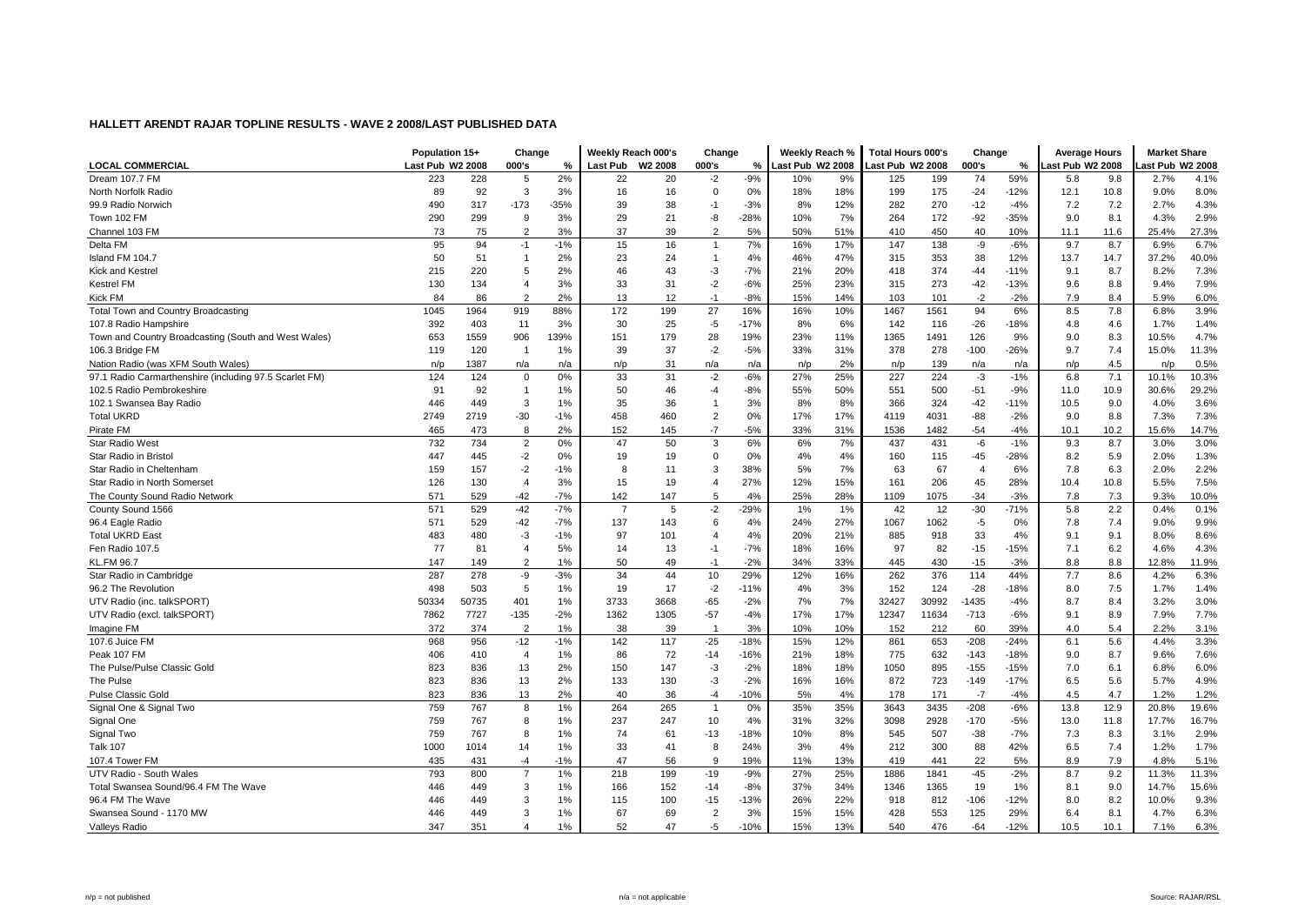|                                      | Population 15+   |       | Change         |        | Weekly Reach 000's |                     | Change         |        | Weekly Reach %  |     | <b>Total Hours 000's</b> |       | Change         |        | <b>Average Hours</b> |      | <b>Market Share</b> |       |
|--------------------------------------|------------------|-------|----------------|--------|--------------------|---------------------|----------------|--------|-----------------|-----|--------------------------|-------|----------------|--------|----------------------|------|---------------------|-------|
| <b>LOCAL COMMERCIAL</b>              | Last Pub W2 2008 |       | 000's          | %      | <b>Last Pub</b>    | W <sub>2</sub> 2008 | 000's          | %      | ast Pub W2 2008 |     | Last Pub W2 2008         |       | 000's          | ℅      | ast Pub W2 2008      |      | ast Pub W2 2008     |       |
| U105                                 | 785              | 791   | 6              | 1%     | 93                 | 98                  | 5              | 5%     | 12%             | 12% | 806                      | 877   | 71             | 9%     | 8.7                  | 9.0  | 5.4%                | 6.0%  |
| Radio Wave 96.5 FM                   | 241              | 240   | $-1$           | 0%     | 73                 | 75                  | $\overline{2}$ | 3%     | 30%             | 31% | 776                      | 829   | 53             | 7%     | 10.6                 | 11.0 | 15.4%               | 17.0% |
| 102.4 Wish / 107.2 Wire              | 699              | 702   | 3              | 0%     | 166                | 151                 | $-15$          | $-9%$  | 24%             | 21% | 1165                     | 1089  | $-76$          | $-7%$  | 7.0                  | 7.2  | 8.3%                | 7.9%  |
| 107.2 Wire FM                        | 273              | 274   | $\mathbf{1}$   | 0%     | 73                 | 66                  | $-7$           | $-10%$ | 27%             | 24% | 495                      | 392   | $-103$         | $-21%$ | 6.8                  | 5.9  | 9.1%                | 7.3%  |
| 102.4 Wish FM                        | 463              | 463   | $\Omega$       | 0%     | 76                 | 80                  | $\overline{4}$ | 5%     | 16%             | 17% | 590                      | 741   | 151            | 26%    | 7.8                  | 9.2  | 6.3%                | 7.6%  |
| 107.7 The Wolf                       | 428              | 426   | $-2$           | 0%     | 36                 | 45                  | 9              | 25%    | 8%              | 11% | 326                      | 342   | 16             | 5%     | 9.0                  | 7.6  | 3.5%                | 3.7%  |
| Wave 102 FM                          | 172              | 173   | $\mathbf{1}$   | 1%     | 28                 | 32                  | 4              | 14%    | 16%             | 18% | 217                      | 292   | 75             | 35%    | 7.8                  | 9.1  | 6.8%                | 9.0%  |
| Yorkshire Radio                      | 4902             | 4988  | 86             | 2%     | 42                 | 37                  | -5             | $-12%$ | 1%              | 1%  | 160                      | 162   | $\overline{2}$ | 1%     | 3.8                  | 4.3  | 0.2%                | 0.2%  |
| <b>BBC Local Radio</b>               | 40363            | 40855 | 492            | 1%     | 7801               | 7252                | $-549$         | $-7%$  | 19%             | 18% | 77357                    | 75286 | $-2071$        | $-3%$  | 9.9                  | 10.4 | 9.2%                | 9.1%  |
| <b>BBC Radio Berkshire</b>           | 769              | 772   | 3              | 0%     | 126                | 125                 | $-1$           | $-1%$  | 16%             | 16% | 1071                     | 885   | $-186$         | $-17%$ | 8.5                  | 7.1  | 6.7%                | 5.9%  |
| <b>BBC Radio Bristol</b>             | 1292             | 920   | $-372$         | $-29%$ | 194                | 165                 | $-29$          | $-15%$ | 15%             | 18% | 2436                     | 2360  | $-76$          | $-3%$  | 12.6                 | 14.3 | 8.6%                | 13.0% |
| <b>BBC Radio Cambridgeshire</b>      | 689              | 691   | $\overline{2}$ | 0%     | 131                | 130                 | $-1$           | $-1%$  | 19%             | 19% | 1300                     | 1436  | 136            | 10%    | 9.9                  | 11.1 | 8.4%                | 9.5%  |
| <b>BBC Radio Cornwal</b>             | 441              | 449   | 8              | 2%     | 131                | 138                 | $\overline{7}$ | 5%     | 30%             | 31% | 1762                     | 2014  | 252            | 14%    | 13.4                 | 14.6 | 18.8%               | 21.0% |
| <b>BBC Coventry and Warwickshire</b> | 665              | 653   | $-12$          | $-2%$  | 99                 | 93                  | -6             | $-6%$  | 15%             | 14% | 933                      | 709   | $-224$         | $-24%$ | 9.5                  | 7.6  | 6.6%                | 5.2%  |
| <b>BBC Radio Cumbria</b>             | 407              | 403   | $-4$           | $-1%$  | 115                | 119                 | 4              | 3%     | 28%             | 29% | 1131                     | 1323  | 192            | 17%    | 9.8                  | 11.1 | 13.5%               | 16.7% |
| <b>BBC Radio Derby</b>               | 614              | 622   | 8              | 1%     | 157                | 152                 | -5             | $-3%$  | 26%             | 24% | 1678                     | 1531  | $-147$         | $-9%$  | 10.7                 | 10.1 | 13.1%               | 12.2% |
| <b>BBC Radio Devon</b>               | 949              | 962   | 13             | 1%     | 247                | 249                 | $\overline{2}$ | 1%     | 26%             | 26% | 3160                     | 2981  | $-179$         | $-6%$  | 12.8                 | 12.0 | 15.9%               | 14.8% |
| <b>BBC Essex</b>                     | 1216             | 1244  | 28             | 2%     | 241                | 270                 | 29             | 12%    | 20%             | 22% | 3486                     | 3506  | 20             | 1%     | 14.5                 | 13.0 | 12.9%               | 12.3% |
| <b>BBC Radio Gloucestershire</b>     | 472              | 477   | 5              | 1%     | 102                | 104                 | $\overline{2}$ | 2%     | 22%             | 22% | 927                      | 914   | $-13$          | $-1%$  | 9.0                  | 8.7  | 9.6%                | 9.7%  |
| <b>BBC Hereford &amp; Worcester</b>  | 490              | 484   | -6             | $-1%$  | 111                | 103                 | -8             | $-7%$  | 23%             | 21% | 1307                     | 1217  | $-90$          | $-7%$  | 11.8                 | 11.8 | 13.6%               | 12.7% |
| <b>BBC Radio Humberside</b>          | 739              | 755   | 16             | 2%     | 209                | 210                 | $\overline{1}$ | 0%     | 28%             | 28% | 2558                     | 2313  | -245           | $-10%$ | 12.2                 | 11.0 | 16.2%               | 13.6% |
| <b>BBC Radio Kent</b>                | 1349             | 1364  | 15             | 1%     | 260                | 236                 | $-24$          | $-9%$  | 19%             | 17% | 3213                     | 3161  | $-52$          | $-2%$  | 12.4                 | 13.4 | 9.8%                | 9.6%  |
| <b>BBC Radio Lancashire</b>          | 1162             | 1178  | 16             | 1%     | 245                | 252                 | $\overline{7}$ | 3%     | 21%             | 21% | 2416                     | 2115  | $-301$         | $-12%$ | 9.9                  | 8.4  | 10.7%               | 9.1%  |
| <b>BBC Radio Leeds</b>               | 1548             | 1589  | 41             | 3%     | 249                | 240                 | -9             | $-4%$  | 16%             | 15% | 1865                     | 2109  | 244            | 13%    | 7.5                  | 8.8  | 6.5%                | 7.4%  |
| <b>BBC Radio Leicester</b>           | 774              | 782   | 8              | 1%     | 163                | 159                 | -4             | $-2%$  | 21%             | 20% | 1537                     | 1461  | $-76$          | $-5%$  | 9.4                  | 9.2  | 9.6%                | 9.3%  |
| <b>BBC Radio Lincolnshire</b>        | 518              | 528   | 10             | 2%     | 125                | 131                 | 6              | 5%     | 24%             | 25% | 1494                     | 1520  | 26             | 2%     | 12.0                 | 11.6 | 12.8%               | 14.0% |
| BBC London 94.9                      | 10781            | 10785 | $\overline{4}$ | 0%     | 559                | 464                 | $-95$          | $-17%$ | 5%              | 4%  | 4145                     | 2912  | $-1233$        | $-30%$ | 7.4                  | 6.3  | 1.9%                | 1.5%  |
| <b>BBC Radio Manchester</b>          | 2095             | 2106  | 11             | 1%     | 236                | 209                 | $-27$          | $-11%$ | 11%             | 10% | 1666                     | 1946  | 280            | 17%    | 7.1                  | 9.3  | 3.9%                | 4.6%  |
| <b>BBC Radio Merseyside</b>          | 1622             | 1613  | -9             | $-1%$  | 343                | 361                 | 18             | 5%     | 21%             | 22% | 5258                     | 5351  | 93             | 2%     | 15.3                 | 14.8 | 16.4%               | 16.4% |
| <b>BBC Radio Newcastle</b>           | 1409             | 1397  | $-12$          | $-1%$  | 265                | 271                 | 6              | 2%     | 19%             | 19% | 2230                     | 1937  | $-293$         | $-13%$ | 8.4                  | 7.1  | 9.2%                | 7.3%  |
| <b>BBC Radio Norfolk</b>             | 738              | 749   | 11             | 1%     | 204                | 189                 | $-15$          | $-7%$  | 28%             | 25% | 2576                     | 2352  | $-224$         | $-9%$  | 12.6                 | 12.4 | 15.1%               | 14.5% |
| <b>BBC Radio Northamptor</b>         | 450              | 464   | 14             | 3%     | 95                 | 105                 | 10             | 11%    | 21%             | 23% | 946                      | 804   | $-142$         | $-15%$ | 10.0                 | 7.7  | 9.8%                | 8.8%  |
| <b>BBC Radio Nottingham</b>          | 755              | 771   | 16             | 2%     | 190                | 169                 | $-21$          | $-11%$ | 25%             | 22% | 1890                     | 1794  | $-96$          | $-5%$  | 9.9                  | 10.6 | 11.0%               | 10.0% |
| BBC Radio Oxford 95.2FM              | 504              | 508   | $\overline{4}$ | 1%     | 85                 | 91                  | 6              | 7%     | 17%             | 18% | 893                      | 742   | $-151$         | $-17%$ | 10.5                 | 8.1  | 8.2%                | 7.3%  |
| <b>BBC Radio Sheffield</b>           | 1231             | 1241  | 10             | 1%     | 268                | 255                 | $-13$          | $-5%$  | 22%             | 21% | 3045                     | 2369  | $-676$         | $-22%$ | 11.4                 | 9.3  | 12.7%               | 9.9%  |
| <b>BBC Radio Shropshire</b>          | 375              | 377   | $\overline{2}$ | 1%     | 110                | 110                 | $\mathbf 0$    | 0%     | 29%             | 29% | 1157                     | 1264  | 107            | 9%     | 10.5                 | 11.5 | 13.0%               | 13.9% |
| <b>BBC Radio Solent</b>              | 1484             | 1500  | 16             | 1%     | 282                | 243                 | $-39$          | $-14%$ | 19%             | 16% | 2897                     | 2380  | $-517$         | $-18%$ | 10.3                 | 9.8  | 9.1%                | 7.7%  |
| <b>BBC Solent for Dorset</b>         | 169              | 170   | $\overline{1}$ | 1%     | 24                 | 22                  | $-2$           | $-8%$  | 14%             | 13% | 211                      | 202   | -9             | $-4%$  | 8.9                  | 9.0  | 5.2%                | 5.1%  |
| <b>BBC</b> Somerset                  | 403              | 407   | $\overline{4}$ | 1%     | 26                 | 38                  | 12             | 46%    | 7%              | 9%  | 318                      | 390   | 72             | 23%    | 12.1                 | 10.2 | 3.0%                | 3.9%  |
| <b>BBC Southern Counties Radio</b>   | 2391             | 2407  | 16             | 1%     | 305                | 282                 | $-23$          | $-8%$  | 13%             | 12% | 3080                     | 2703  | $-377$         | $-12%$ | 10.1                 | 9.6  | 5.5%                | 5.1%  |
| <b>BBC Radio Stoke</b>               | 586              | 592   | 6              | 1%     | 172                | 155                 | $-17$          | $-10%$ | 29%             | 26% | 1521                     | 1547  | 26             | 2%     | 8.8                  | 10.0 | 11.3%               | 11.4% |
| <b>BBC Radio Suffolk</b>             | 505              | 518   | 13             | 3%     | 146                | 159                 | 13             | 9%     | 29%             | 31% | 1725                     | 1757  | 32             | 2%     | 11.8                 | 11.1 | 15.1%               | 16.5% |
| <b>BBC Tees</b>                      | 773              | 780   | $\overline{7}$ | 1%     | 135                | 139                 | $\overline{4}$ | 3%     | 17%             | 18% | 930                      | 912   | $-18$          | $-2%$  | 6.9                  | 6.5  | 6.7%                | 6.3%  |
| <b>BBC Three Counties Radio</b>      | 1230             | 1255  | 25             | 2%     | 152                | 139                 | $-13$          | $-9%$  | 12%             | 11% | 1389                     | 1247  | $-142$         | $-10%$ | 9.1                  | 8.9  | 5.9%                | 5.3%  |
| BBC WM (Birmingham & Black Country)  | 2221             | 2234  | 13             | 1%     | 290                | 272                 | $-18$          | $-6%$  | 13%             | 12% | 2588                     | 4211  | 1623           | 63%    | 8.9                  | 15.5 | 5.6%                | 8.2%  |
| <b>BBC Radio Wiltshire/Swindon</b>   | 523              | 528   | 5              | 1%     | 75                 | 85                  | 10             | 13%    | 14%             | 16% | 683                      | 967   | 284            | 42%    | 9.1                  | 11.3 | 6.2%                | 8.1%  |
| <b>BBC Radio York</b>                | 510              | 521   | 11             | 2%     | 87                 | 86                  | $-1$           | $-1%$  | 17%             | 16% | 812                      | 671   | $-141$         | $-17%$ | 9.3                  | 7.8  | 7.7%                | 6.2%  |
| <b>BBC Radio Guernsey</b>            | 50               | 51    | 1              | 2%     | 17                 | 18                  | $\overline{1}$ | 6%     | 35%             | 35% | 233                      | 258   | 25             | 11%    | 13.4                 | 14.5 | 27.6%               | 29.2% |
| <b>BBC Radio Jersey</b>              | 73               | 75    | $\overline{2}$ | 3%     | 36                 | 34                  | $-2$           | $-6%$  | 49%             | 45% | 477                      | 411   | $-66$          | $-14%$ | 13.1                 | 12.1 | 29.5%               | 25.0% |